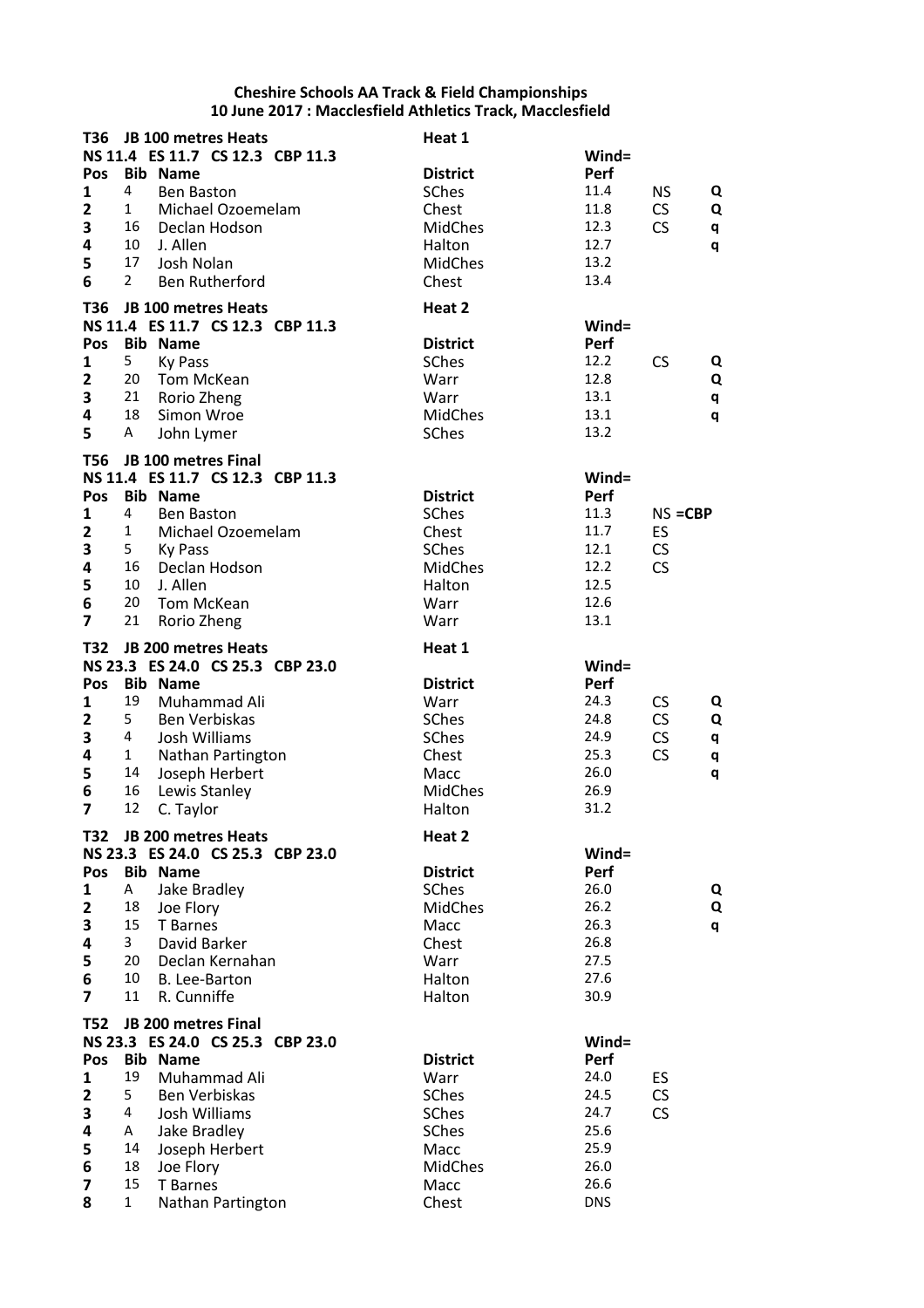| T17                     |                | JB 300 metres Heats                      | Heat 1               |                  |           |
|-------------------------|----------------|------------------------------------------|----------------------|------------------|-----------|
|                         |                | NS 36.8 ES 38.0 CS 40.0 CBP 36.7         |                      |                  |           |
| Pos                     |                | <b>Bib Name</b>                          | <b>District</b>      | Perf             |           |
| 1                       | 13             | <b>B</b> Morgan                          | Macc                 | 39.4             | CS<br>Q   |
| $\overline{\mathbf{2}}$ | $\overline{2}$ | Mike Humphries                           | Chest                | 42.4             | Q         |
| 3                       | 18             | Tom Dodson                               | MidChes              | 43.2             | q         |
| 4                       | 14             | J Kettle                                 | Macc                 | 44.2             | q         |
| 5                       | 12             | M. Dennett                               | Halton               | 46.6             |           |
| 6                       | Α              | <b>Patrick Shelton</b>                   | SChes                | 48.6             |           |
| <b>T17</b>              |                | JB 300 metres Heats                      | Heat 2               |                  |           |
|                         |                | NS 36.8 ES 38.0 CS 40.0 CBP 36.7         |                      |                  |           |
| Pos                     |                | <b>Bib Name</b>                          | <b>District</b>      | Perf             |           |
| 1                       | 15             | S Worthington                            | Macc                 | 38.8             | CS<br>Q   |
| $\mathbf{2}$            | 5 <sub>1</sub> | <b>Issac Chennels</b>                    | <b>SChes</b>         | 42.4             | Q         |
| 3                       | 17             | Liam McCleary                            | <b>MidChes</b>       | 43.1             | q         |
| 4                       | 16             | Tom Loftus                               | <b>MidChes</b>       | 43.4             | q         |
| 5                       | 10             | H. Eardley                               | Halton               | 44.5             |           |
| 6                       | 6              | Fin Capper                               | SChes                | 46.6             |           |
|                         |                |                                          |                      |                  |           |
| T42                     |                | JB 300 metres Final                      |                      |                  |           |
|                         |                | NS 36.8 ES 38.0 CS 40.0 CBP 36.7         |                      |                  |           |
| Pos                     |                | <b>Bib Name</b>                          | <b>District</b>      | Perf             |           |
| 1                       | 15             | S Worthington                            | Macc                 | 38.0             | ES        |
| $\mathbf{2}$            | 13             | <b>B</b> Morgan                          | Macc                 | 39.8             | CS        |
| 3                       | 17             | Liam McCleary                            | <b>MidChes</b>       | 42.5             |           |
| 4                       | $\overline{2}$ | Mike Humphries                           | Chest                | 42.5             |           |
| 5                       | 5              | <b>Issac Chennels</b>                    | <b>SChes</b>         | 43.1             |           |
| 6                       | 18             | Tom Dodson                               | MidChes              | 43.7             |           |
|                         |                |                                          |                      |                  |           |
| T46                     |                | JB 800 metres Final                      |                      |                  |           |
|                         |                | NS 2:02.0 ES 2:05.2 CS 2:13.0 CBP 2:01.6 |                      |                  |           |
| Pos                     |                | <b>Bib Name</b>                          | <b>District</b>      | Perf             |           |
| 1                       | 16             | Luke Chambers                            | <b>MidChes</b>       | 2:10.6           | <b>CS</b> |
| $\overline{\mathbf{c}}$ | 4              | Sam Stephens                             | <b>SChes</b>         | 2:16.9           |           |
| 3                       | 17             | Lewis Edwards                            | <b>MidChes</b>       | 2:18.6           |           |
| 4                       | 15             | C Wilson                                 | Macc                 | 2:19.9           |           |
| 5                       | 6              | Luke Darlington                          | SChes                | 2:25.5           |           |
| 6                       | 3              | <b>Dylan Bugg</b>                        | Chest                | 2:27.5           |           |
|                         |                |                                          |                      |                  |           |
| T <sub>13</sub>         |                | JB 1500 metres                           |                      |                  |           |
|                         |                | NS 4:13.0 ES 4:22.0 CS 4:36.0 CBP 4:13.3 |                      |                  |           |
| Pos                     | 13             | <b>Bib Name</b>                          | <b>District</b>      | Perf             |           |
| 1                       | A              | <b>Finn Proffitt</b>                     | Macc                 | 4:34.4           | <b>CS</b> |
| $\overline{\mathbf{2}}$ | 4              | <b>Ed Petit</b>                          | <b>SChes</b>         | 4:37.5           |           |
| 3                       | 20             | <b>Raif Sherif</b>                       | <b>SChes</b>         | 4:39.2           |           |
| 4                       | 14             | Isaaq Atullah<br>David Butlin            | Warr<br>Macc         | 4:44.4           |           |
| 5                       | $\overline{2}$ |                                          |                      | 4:47.4           |           |
| 6                       | 15             | <b>Matthew Douglas</b>                   | Chest                | 4:51.2           |           |
| $\overline{\mathbf{z}}$ | $\mathbf{1}$   | Joe Brown                                | Macc                 | 4:53.1           |           |
| 8<br>9                  | B              | William Ashfield<br>James Doorbar        | Chest<br>Macc        | 4:55.2<br>4:55.3 |           |
| 10                      | 3              | <b>Isaac Tait</b>                        | Chest                | 4:55.4           |           |
| 11                      | 19             | Joel Birchall                            |                      |                  |           |
| 12                      | 5              | Jack Farrell                             | Warr<br><b>SChes</b> | 5:00.4<br>5:02.8 |           |
| 13                      | 6              | Jacob Aston O'Donovan                    | <b>SChes</b>         | 5:07.7           |           |
| 14                      | 17             | Sam Robson                               | <b>MidChes</b>       | 5:28.3           |           |
| 15                      | 18             | Mickey O'Neill                           | <b>MidChes</b>       | 5:30.3           |           |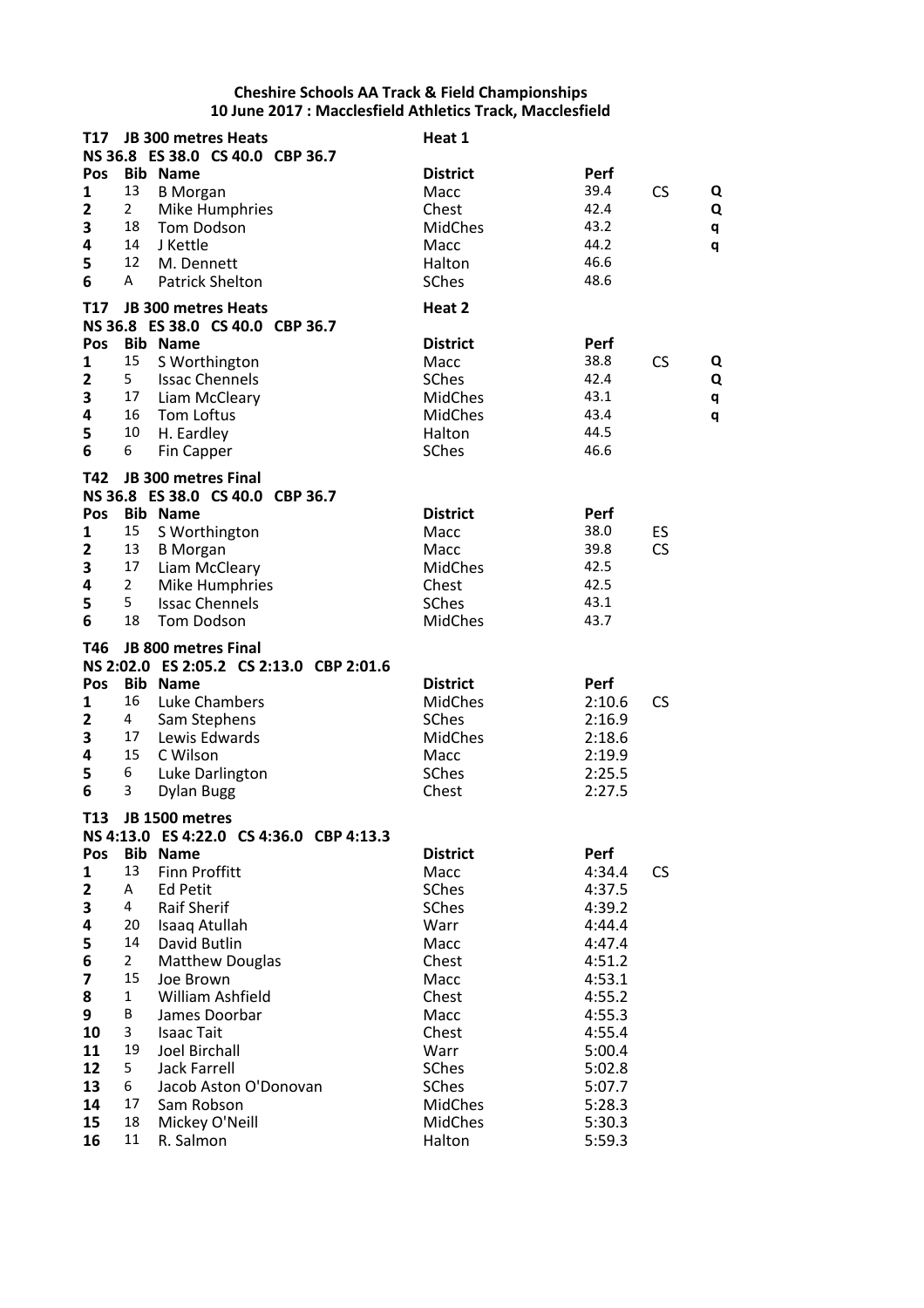|              |                | T26 JB 80 metres Hurdles (84.0cm) Final                       |                  |                       |
|--------------|----------------|---------------------------------------------------------------|------------------|-----------------------|
|              |                | NS 11.6 ES 12.0 CS 12.9 CBP 11.5                              |                  | Wind=                 |
| Pos          |                | <b>Bib Name</b>                                               | <b>District</b>  | Perf                  |
| 1            | 16             | Jack Garner                                                   | <b>MidChes</b>   | 13.1                  |
| $\mathbf{2}$ | 4              | David Naylor                                                  | <b>SChes</b>     | 13.3                  |
| 3            |                | 19 Leo Zheng                                                  | Warr             | 13.5                  |
| 4            | 10             | J. Brady-Williams                                             | Halton           | 13.7                  |
| 5            | 17             | Harry Bremmimkmeyer                                           | <b>MidChes</b>   | 13.9                  |
| 6            | $\mathbf{1}$   | <b>Matthew Bailey</b>                                         | Chest            | 14.1                  |
| 7<br>8       | 18<br>6        | Cameron Brazendale<br>Kasper Martinicki                       | MidChes<br>SChes | 14.3<br>17.1          |
|              |                |                                                               |                  |                       |
| F29          |                | JB Long Jump<br>NS 5.95 ES 5.75 CS 5.45 CBP 5.79              |                  |                       |
| Pos          |                | <b>Bib Name</b>                                               | <b>District</b>  | Perf                  |
| 1            | 13             | Morgan Frith                                                  | Macc             | <b>CS</b><br>5.73     |
| 2            | 5              | Sam Burgess                                                   | <b>SChes</b>     | 5.37                  |
| 3            | 4              | Damian Wierbza                                                | SChes            | 5.29                  |
| 4            | 16             | Jack Ellison                                                  | <b>MidChes</b>   | 4.96                  |
| 5            | 6              | Luke Brett                                                    | <b>SChes</b>     | 4.52                  |
|              |                |                                                               |                  |                       |
| F5           |                | <b>JB High Jump</b><br>NS 1.78 ES 1.72 CS 1.60 CBP 1.77       |                  |                       |
| Pos          |                | <b>Bib Name</b>                                               | <b>District</b>  | Perf                  |
| 1            |                | 13 Jacob Thompson                                             | Macc             | 1.85<br><b>NS CBP</b> |
| $\mathbf{2}$ | 17             | Michael Parry                                                 | <b>MidChes</b>   | 1.45                  |
| 3            | 14             | <b>B</b> Taylor                                               | Macc             | 1.45                  |
| 4            | A              | Harley Johnson                                                | SChes            | 1.45                  |
| 5            | 18             | Teo Jacobs                                                    | <b>MidChes</b>   | 1.40                  |
| 6            | $\overline{4}$ | Jake Godson                                                   | <b>SChes</b>     | 1.40                  |
|              | $\mathbf{2}$   | <b>Eden Hambleton-Davies</b>                                  | Chest            | <b>NS</b><br>NM       |
|              |                |                                                               |                  |                       |
| F15          |                | <b>JB Triple Jump</b><br>NS 12.40 ES 12.00 CS 11.45 CBP 12.23 |                  |                       |
|              |                | <b>Bib Name</b>                                               | <b>District</b>  |                       |
| Pos          |                | Louis Davies                                                  | Chest            | Perf                  |
| 1            | 1              |                                                               | <b>MidChes</b>   | 10.49<br>10.04        |
| 2<br>3       | 18             | 17 Matthew Taylor<br>Oliver Slaney                            | <b>MidChes</b>   | 10.02                 |
| 4            | 16             | Ben Ulyatt                                                    | <b>MidChes</b>   | 9.98                  |
| 5            |                | 19 Lucas Evans                                                | Warr             | 8.82                  |
|              |                |                                                               |                  |                       |
|              |                | F23 JB Pole Vault                                             |                  |                       |
|              |                | NS 3.35 ES 3.05 CS 2.55 CBP 3.20                              |                  |                       |
| Pos          |                | <b>Bib Name</b>                                               | <b>District</b>  | Perf                  |
| $\mathbf{1}$ | 4              | George Spain                                                  | <b>SChes</b>     | 2.40                  |
|              |                | F18 JB Shot 4Kg                                               |                  |                       |
|              |                | NS 13.30 ES 12.30 CS 11.20 CBP 16.00                          |                  |                       |
| Pos          |                | <b>Bib Name</b>                                               | <b>District</b>  | Perf                  |
| 1            | 16             | Charlie Bancroft                                              | <b>MidChes</b>   | 11.05                 |
| $\mathbf{2}$ | 4              | <b>Matthew Hall</b>                                           | <b>SChes</b>     | 10.82                 |
| 3            | $\mathbf{1}$   | Matthew Webb                                                  | Chest            | 10.57                 |
| 4            | 18             | <b>Matthew Dawson</b>                                         | <b>MidChes</b>   | 9.88                  |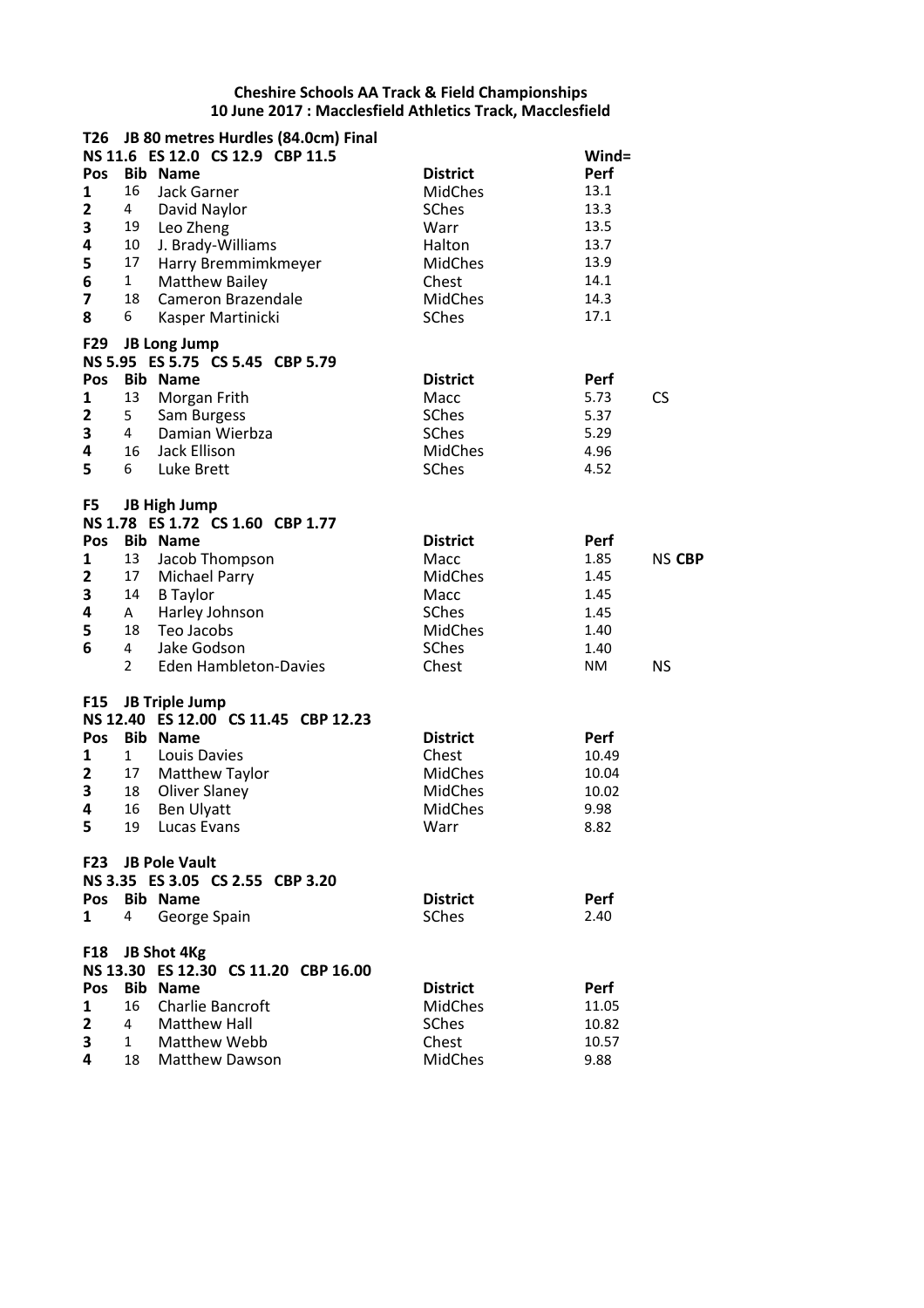| <b>F25</b>      |                | JB Javelin 600 g                                    |                 |             |
|-----------------|----------------|-----------------------------------------------------|-----------------|-------------|
| Pos             | <b>Bib</b>     | NS 46.00 ES 43.00 CS 39.00 CBP 49.92<br><b>Name</b> | <b>District</b> | <b>Perf</b> |
| 1               | 13             | <b>Ben Kersh</b>                                    | Macc            | 33.47       |
| $\mathbf{2}$    | 20             | Sam Wadsworth                                       | Warr            | 30.32       |
| 3               | 4              | Will Johnson                                        | <b>SChes</b>    | 28.25       |
| 4               | 16             | Matthew James                                       | <b>MidChes</b>  | 27.82       |
| 5               | $\overline{2}$ | Felix McLaughlin                                    | Chest           | 22.54       |
| 6               | 5              | Tom Smyth                                           | SChes           | 21.22       |
| 7               | 6              | <b>Oliver Parry</b>                                 | SChes           | 20.95       |
| 8               | A              | Aaron White                                         | <b>SChes</b>    | 20.71       |
| F <sub>26</sub> |                | JB Discus 1.25 Kg                                   |                 |             |
|                 |                | NS 38.00 ES 34.00 CS 30.50 CBP 39.64                |                 |             |
| Pos             | <b>Bib</b>     | <b>Name</b>                                         | <b>District</b> | <b>Perf</b> |
| 1               | $\mathbf{1}$   | Adam Howe                                           | Chest           | 31.82<br>CS |
| 2               | $5 -$          | Ru Morgan                                           | <b>SChes</b>    | 27.91       |
| 3               | 13             | J Tabachnik                                         | Macc            | 22.69       |
| 4               | 16             | Dan McQuade                                         | <b>MidChes</b>  | 21.40       |
| 5               | 4              | Kyle Edmondson                                      | <b>SChes</b>    | 21.10       |
| 6               | 6              | <b>Charlie Briscall</b>                             | SChes           | 18.94       |
| 7               | 14             | W Plant                                             | Macc            | 17.10       |
| 8               | A              | Jack Oakes                                          | <b>SChes</b>    | 15.63       |
| F <sub>1</sub>  |                | JB Hammer 4 Kg                                      |                 |             |
|                 |                | NS 45.00 ES 38.00 CS 31.00 CBP 51.02                |                 |             |
| Pos             | <b>Bib</b>     | <b>Name</b>                                         | <b>District</b> | <b>Perf</b> |
| 1               | 16             | Jack England                                        | <b>MidChes</b>  | 19.96       |
| 2               | $\mathbf{1}$   | Ivor Smith                                          | Chest           | 16.54       |
| 3               | 17             | Daniel Moulton                                      | <b>MidChes</b>  | 15.53       |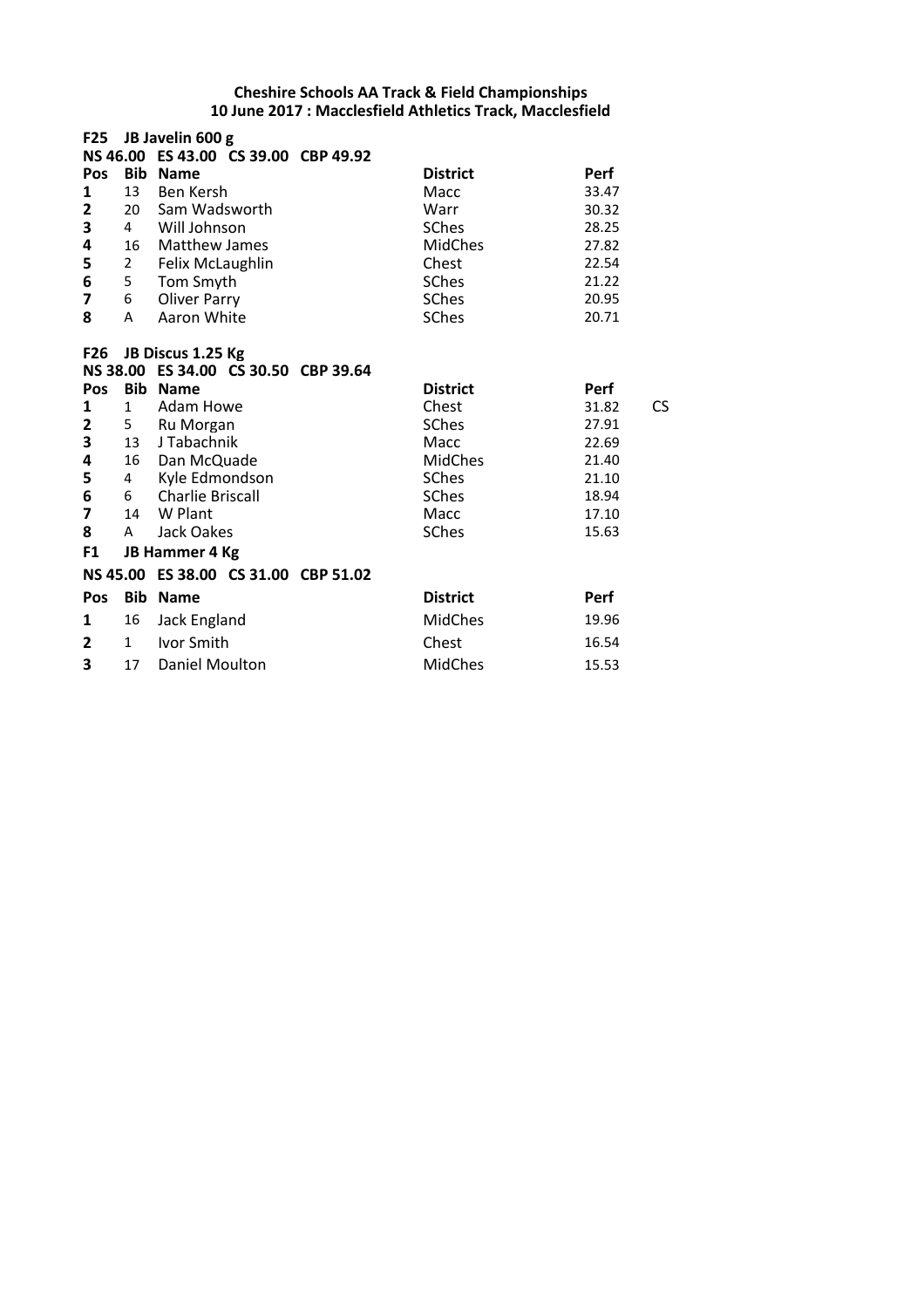| <b>T58</b>              |                | <b>IB 100 metres Final</b>                                     |                         |              |                |
|-------------------------|----------------|----------------------------------------------------------------|-------------------------|--------------|----------------|
|                         |                | NS 11.0 ES 11.2 CS 11.7 CBP 11.0                               |                         | Wind=        |                |
| Pos<br>$\mathbf{1}$     | 15             | <b>Bib Name</b><br><b>Ethan Laird</b>                          | <b>District</b><br>Macc | Perf<br>11.5 | <b>CS</b>      |
| $\overline{2}$          | 10             | D. Beaumont                                                    | Halton                  | 11.5         | CS             |
| 3                       | 14             | M Williams                                                     | Macc                    | 11.5         | CS             |
| 4                       | 4              | Dan Joy                                                        | <b>SChes</b>            | 11.5         | CS             |
|                         | 16             | Harry Edgar                                                    | <b>MidChes</b>          | 12.1         |                |
| $\frac{5}{6}$           | 19             | Lewis Hindle                                                   | Warr                    | 12.3         |                |
| $\overline{\mathbf{z}}$ | 17             | <b>Elliot Simcock</b>                                          | <b>MidChes</b>          | 12.4         |                |
| 8                       | $\overline{7}$ | Jake Gibson                                                    | ElPort                  | 12.4         |                |
|                         |                |                                                                |                         |              |                |
| T34                     |                | <b>IB 200 metres Heats</b><br>NS 22.2 ES 22.8 CS 24.0 CBP 21.9 | Heat 1                  | Wind=        |                |
| Pos                     |                | <b>Bib Name</b>                                                | <b>District</b>         | Perf         |                |
| 1                       | $\overline{2}$ | Josh Ford                                                      | Chest                   | 23.6         | CS<br>Q        |
| $\overline{2}$          | 15             | <b>B</b> Healey                                                | Macc                    | 23.7         | <b>CS</b><br>Q |
| 3                       | 4              | Oscar Wmith                                                    | SChes                   | 25.0         | q              |
| 4                       | 3              | <b>Matthew Osborne</b>                                         | Chest                   | 26.3         | q              |
| 5                       | A              | <b>Matthew Sadler</b>                                          | SChes                   | 27.8         |                |
| T34                     |                | <b>IB 200 metres Heats</b>                                     | Heat 2                  |              |                |
|                         |                | NS 22.2 ES 22.8 CS 24.0 CBP 21.9                               |                         | Wind=        |                |
| Pos                     |                | <b>Bib Name</b>                                                | <b>District</b>         | Perf         |                |
| 1                       | 16             | <b>Cameron Duff</b>                                            | <b>MidChes</b>          | 23.1         | <b>CS</b><br>Q |
| $\overline{2}$          | 10             | Jacob Simmonds                                                 | Halton                  | 23.9         | CS<br>Q        |
| 3                       | 17             | Euan Hickey                                                    | MidChes                 | 24.7         | q              |
| 4                       | 18             | Nathan Whitehead                                               | <b>MidChes</b>          | 25.3         | q              |
| 5                       | 5              | Alex Sproston                                                  | SChes                   | 26.5         |                |
| <b>T54</b>              |                | <b>IB 200 metres Final</b>                                     |                         |              |                |
|                         |                | NS 22.2 ES 22.8 CS 24.0 CBP 21.9                               |                         | $Wind =$     |                |
| Pos                     |                | <b>Bib Name</b>                                                | <b>District</b>         | Perf         |                |
| 1                       | 16             | <b>Cameron Duff</b>                                            | <b>MidChes</b>          | 22.6         | ES             |
| $\overline{2}$          | $\overline{2}$ | Josh Ford                                                      | Chest                   | 23.3         | <b>CS</b>      |
| 3                       | 10             | Jacob Simmonds                                                 | Halton                  | 23.5         | CS             |
| 4                       | 15             | <b>B</b> Healey                                                | Macc                    | 23.5         | CS             |
| 5                       | 17             | Euan Hickey                                                    | <b>MidChes</b>          | 24.3         |                |
| 6                       | $\overline{4}$ | Oscar Wmith                                                    | <b>SChes</b>            | 24.7         |                |
| $\overline{\mathbf{z}}$ | 18             | Nathan Whitehead                                               | <b>MidChes</b>          | 25.5         |                |
| 8                       |                | 3 Matthew Osborne                                              | Chest                   | 32.3         |                |
| T41                     |                | <b>IB 400 metres Final</b>                                     |                         |              |                |
|                         |                | NS 49.5 ES 51.1 CS 53.4 CBP 49.9                               |                         |              |                |
| Pos                     |                | <b>Bib Name</b>                                                | <b>District</b>         | Perf         |                |
| 1                       | 20             | <b>Tom Baines</b>                                              | Warr                    | 50.0         | ES             |
| $\mathbf{2}$            | 16             | <b>Tristan Hall</b>                                            | <b>MidChes</b>          | 55.7         |                |
| 3                       | 4              | Jamie Johnson                                                  | SChes                   | 57.0         |                |
| 4                       | 5              | Jack Brampton                                                  | SChes                   | 57.1         |                |
| 5                       | 13             | J Cawley                                                       | Macc                    | 57.6         |                |
| 6                       | 14             | T Barker                                                       | Macc                    | 58.8         |                |
| 7                       | 15             | O Cawley                                                       | Macc                    | 60.1         |                |
| 8                       | 6              | <b>Thomas Brock</b>                                            | SChes                   | 61.2         |                |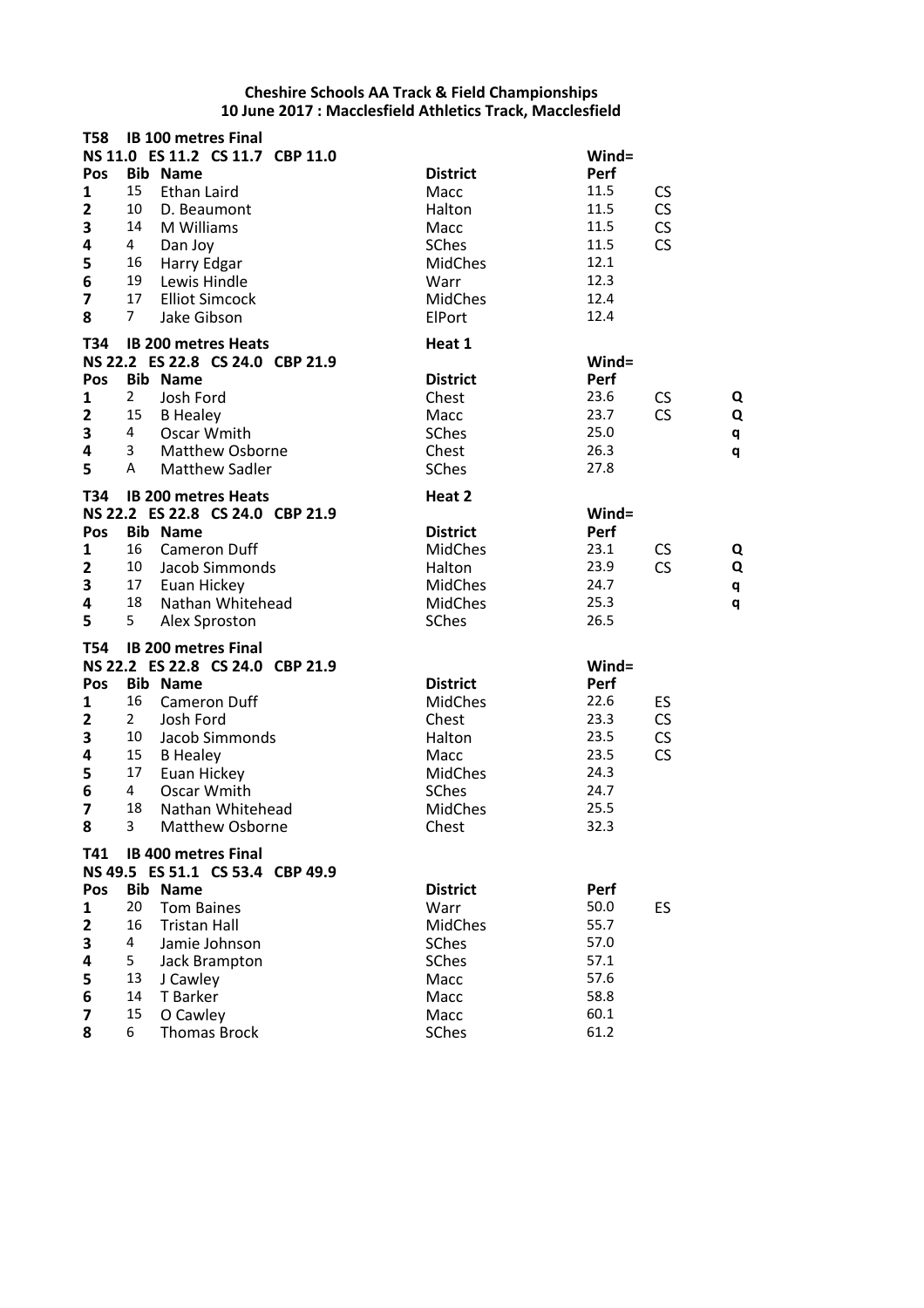| T48                          |                  | <b>IB 800 metres Final</b>                              |                                   |                    |           |
|------------------------------|------------------|---------------------------------------------------------|-----------------------------------|--------------------|-----------|
|                              |                  | NS 1:56.0 ES 1:58.0 CS 2:05.0 CBP 1:55.3                |                                   |                    |           |
| Pos                          | <b>Bib</b><br>16 | <b>Name</b>                                             | <b>District</b><br><b>MidChes</b> | Perf<br>1:58.9     | <b>CS</b> |
| 1<br>$\overline{\mathbf{2}}$ | 14               | Ben Lee<br>M Browne                                     | Macc                              | 2:07.5             |           |
| 3                            | 13               | P Goodfellow                                            | Macc                              | 2:10.9             |           |
| 4                            | 19               | Jack Wadsworth                                          | Warr                              | 2:12.4             |           |
| 5                            | 4                | <b>Ben Laxton</b>                                       | SChes                             | 2:13.3             |           |
| 6                            | $\overline{2}$   | Oliver Wynn                                             | Chest                             | 2:21.6             |           |
| 7                            | 3                | Euan Coney                                              | Chest                             | 2:21.9             |           |
| 8                            | 5                | <b>Corey Matrovers</b>                                  | SChes                             | 2:22.4             |           |
| 9                            | 17               | William McKay                                           | <b>MidChes</b>                    | 2:29.9             |           |
| 10                           | $7^{\circ}$      | <b>Paul Morrison</b>                                    | ElPort                            | 2:34.9             |           |
| T4                           |                  | IB 1500 metres                                          |                                   |                    |           |
| <b>NS 4:03.0</b>             |                  | ES 4:07.0 CS 4:20.0 CBP 4:07.3                          |                                   |                    |           |
| Pos<br>1                     | Bib<br>17        | <b>Name</b><br>John Humphries                           | <b>District</b><br><b>MidChes</b> | Perf<br>4:35.0     |           |
| $\mathbf{2}$                 | 4                | Harper Whitehead                                        | <b>SChes</b>                      | 4:37.0             |           |
| 3                            | 6                | Daniel Lloyd                                            | SChes                             | 4:45.9             |           |
| 4                            | $\mathbf{1}$     | <b>Sion Roberts</b>                                     | Chest                             | 4:54.3             |           |
| 5                            | 14               | A Martin                                                | Macc                              | 5:07.6             |           |
| T9                           |                  | IB 3000 metres                                          |                                   |                    |           |
|                              |                  | NS 8:50.0 ES 8:59.0 CS 9:30.0 CBP 8:56.6                |                                   |                    |           |
| Pos                          |                  | <b>Bib Name</b>                                         | <b>District</b>                   | Perf               |           |
| 1                            | 16               | Alex Doyle                                              | <b>MidChes</b>                    | 9:12.4             | CS        |
| $\overline{\mathbf{2}}$      | 20               | Joe Buckley                                             | Warr                              | 9:17.8             | CS        |
| 3                            | 19               | Jordan Jones                                            | Warr                              | 9:34.4             |           |
| 4<br>5                       | 7<br>17          | Ben Webb                                                | ElPort<br><b>MidChes</b>          | 10:10.1<br>10:10.2 |           |
| 6                            | $\overline{2}$   | Aaron Doyle<br>Rory Wilson                              | Chest                             | 10:30.7            |           |
| T19                          |                  | IB 1500m S/C                                            |                                   |                    |           |
|                              |                  | NS 4:30.0 ES 4:36.0 CS 4:58.0 CBP 4:30.3                |                                   |                    |           |
| Pos                          |                  | <b>Bib Name</b>                                         | <b>District</b>                   | Perf               |           |
| 1                            | 4                | Will Kesteven                                           | <b>SChes</b>                      | 4:51.7             | CS        |
| $\overline{2}$               | 1                | Jac Goodall                                             | Chest                             | 5:11.3             |           |
| T <sub>27</sub>              |                  | IB 100 metres Hurdles (91.4cm) Final                    |                                   |                    |           |
|                              |                  | NS 13.5 ES 14.0 CS 15.0 CBP 13.3                        |                                   | Wind=              |           |
| Pos                          | Bib              | <b>Name</b>                                             | <b>District</b>                   | Perf               |           |
| 1<br>$\mathbf{2}$            | 16<br>4          | Joe Williams<br><b>Ethan Hall</b>                       | <b>MidChes</b><br><b>SChes</b>    | 15.0<br>16.0       | CS        |
| 3                            | 17               | Sam Washington                                          | <b>MidChes</b>                    | 16.4               |           |
| 4                            | 18               | David Barnett                                           | <b>MidChes</b>                    | 18.1               |           |
| F14                          |                  |                                                         |                                   |                    |           |
|                              |                  | <b>IB Long Jump</b><br>NS 6.60 ES 6.40 CS 6.00 CBP 6.78 |                                   |                    |           |
| Pos                          |                  | <b>Bib Name</b>                                         | <b>District</b>                   | Perf               |           |
| 1                            | 10               | L. Southerton                                           | Halton                            | 6.45               | ES        |
| $\mathbf{2}$                 | 17               | Logan Fern                                              | <b>MidChes</b>                    | 5.86               |           |
| 3                            | $\overline{4}$   | Jordan Sides                                            | <b>SChes</b>                      | 5.49               |           |
| 4                            | 14               | O Payne                                                 | Macc                              | 5.31               |           |
| 5                            | 5                | Yaya Tamba                                              | <b>SChes</b>                      | 5.27               |           |
| 6<br>7                       | 13<br>18         | O Stone<br>Noah Soukovelos                              | Macc<br><b>MidChes</b>            | 5.16<br>5.15       |           |
| F12                          |                  | <b>IB High Jump</b>                                     |                                   |                    |           |
|                              |                  | NS 1.98 ES 1.92 CS 1.75 CBP 1.95                        |                                   |                    |           |
| Pos                          |                  | <b>Bib Name</b>                                         | <b>District</b>                   | Perf               |           |
| 1                            | 19               | Josh Herrington                                         | Warr                              | 1.75               | CS        |
| $\overline{\mathbf{2}}$      | 16               | Jonty Cottam                                            | <b>MidChes</b>                    | 1.65               |           |
| 3                            | 14               | <b>Brad Priestly</b>                                    | Macc                              | 1.50               |           |
| 4                            | 17               | <b>Toby Abbott</b>                                      | <b>MidChes</b>                    | 1.50               |           |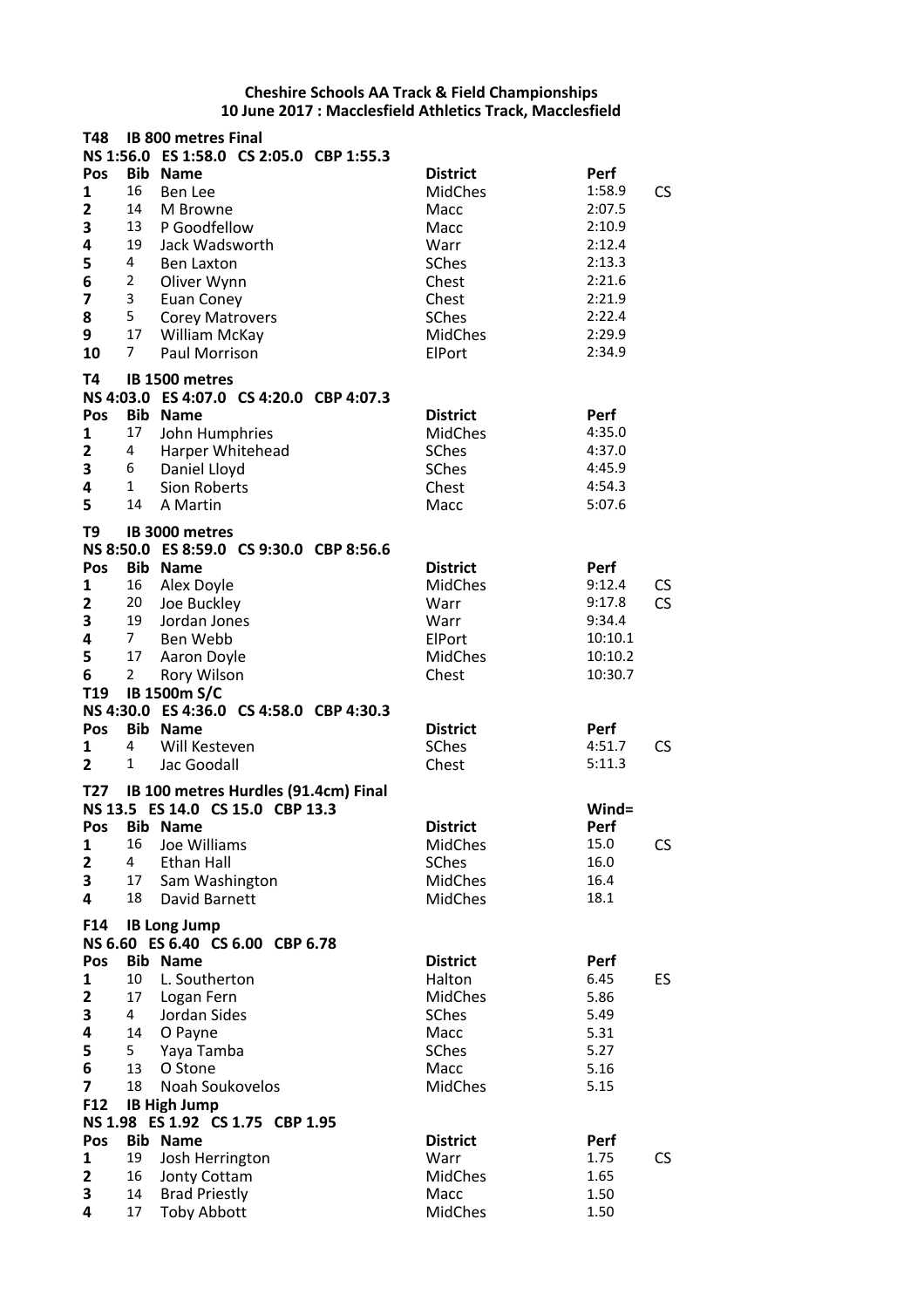| F32                     |                 | <b>IB Triple Jump</b><br>NS 13.70 ES 13.20 CS 12.50 CBP 13.66 |                         |           |
|-------------------------|-----------------|---------------------------------------------------------------|-------------------------|-----------|
| Pos                     |                 | <b>Bib Name</b>                                               | <b>District</b><br>Perf |           |
| 1                       | $\overline{2}$  | Cain Noble                                                    | Chest<br>12.17          |           |
| $\overline{\mathbf{2}}$ | $\mathbf{1}$    | Nathan Wilde                                                  | Chest<br>12.06          |           |
| 3                       | 16              | Sam McLaughlin                                                | <b>MidChes</b><br>11.52 |           |
| 4                       | 17              | Morgan Slinger                                                | <b>MidChes</b><br>11.01 |           |
| 5                       | 13              | Josh Carey                                                    | Macc<br>10.95           |           |
| 6                       | 4               | Oliver Taylor                                                 | <b>SChes</b><br>10.91   |           |
| $\overline{7}$          | 14              | Louis Schofield                                               | Macc<br>9.69            |           |
| F24                     |                 | <b>IB Pole Vault</b>                                          |                         |           |
|                         |                 | NS 4.20 ES 3.90 CS 3.10 CBP 3.90                              |                         |           |
| Pos                     |                 | <b>Bib Name</b>                                               | <b>District</b><br>Perf |           |
| 1                       | $\mathbf{1}$    | Ewan Bradley                                                  | Chest<br>3.45           | <b>CS</b> |
| <b>F27</b>              |                 | <b>IB Shot 5Kg</b><br>NS 14.20 ES 13.20 CS 11.90 CBP 15.49    |                         |           |
| Pos                     |                 | <b>Bib Name</b>                                               | <b>District</b><br>Perf |           |
|                         | 16              | George Hyde                                                   | <b>MidChes</b><br>16.49 | NS CBP    |
| 1<br>2                  | 5               | Sam Brookes                                                   | <b>SChes</b><br>11.94   | <b>CS</b> |
| 3                       | $4\overline{ }$ | Tom Yarwood                                                   | <b>SChes</b><br>11.67   |           |
| 4                       | 18              | Louis Buckley                                                 | <b>MidChes</b><br>10.16 |           |
| 5                       | 15              | J Warr                                                        | Macc<br>10.01           |           |
| 6                       | $\overline{2}$  | Oliver Dixon                                                  | Chest<br>9.94           |           |
|                         |                 |                                                               |                         |           |
| F8                      |                 | IB Javelin 700 g<br>NS 54.00 ES 52.00 CS 45.00 CBP 59.25      |                         |           |
| Pos                     |                 | <b>Bib Name</b>                                               | <b>District</b><br>Perf |           |
| 1                       | 4               | Josh Robertson                                                | <b>SChes</b><br>37.52   |           |
| $\mathbf{2}$            | 16              | Finn Webster                                                  | <b>MidChes</b><br>36.10 |           |
| 3                       | 17              | Kian Stephens                                                 | <b>MidChes</b><br>34.61 |           |
| 4                       | 18              | Paul Hutchinson                                               | <b>MidChes</b><br>32.21 |           |
| 5                       | $\overline{2}$  | Seb Middleton                                                 | Chest<br>31.02          |           |
| 6                       | 19              | Ryan Jones                                                    | Warr<br>27.78           |           |
| $\overline{\mathbf{z}}$ | 20              | Declan Colclough                                              | Warr<br>24.32           |           |
| 8                       | 13              | C Lack                                                        | Macc<br>23.35           |           |
|                         | 10              | J. Key                                                        | Halton<br>NM            | <b>NS</b> |
| <b>F17</b>              |                 | IB Discus 1.5 Kg<br>NS 44.00 ES 41.00 CS 34.00 CBP 45.14      |                         |           |
| Pos                     |                 | <b>Bib Name</b>                                               | <b>District</b><br>Perf |           |
| 1                       | 16              | William Rattray                                               | MidChes<br>35.91        | CS        |
| 2                       | 4               | Jordan Kelly                                                  | SChes<br>33.05          |           |
| 3                       | 18              | Pantelis Stylianou                                            | MidChes<br>29.55        |           |
|                         |                 |                                                               | <b>MidChes</b><br>24.04 |           |
|                         |                 |                                                               |                         |           |
| 4                       | 17              | Cree Jacobs                                                   |                         |           |
| 5                       | 13              | H Wheatman                                                    | Macc<br>22.04           |           |
| F <sub>2</sub>          |                 | <b>IB Hammer 5 Kg</b>                                         |                         |           |
| Pos                     |                 | NS 56.00 ES 50.00 CS 37.00 CBP 47.68<br><b>Bib Name</b>       | <b>District</b><br>Perf |           |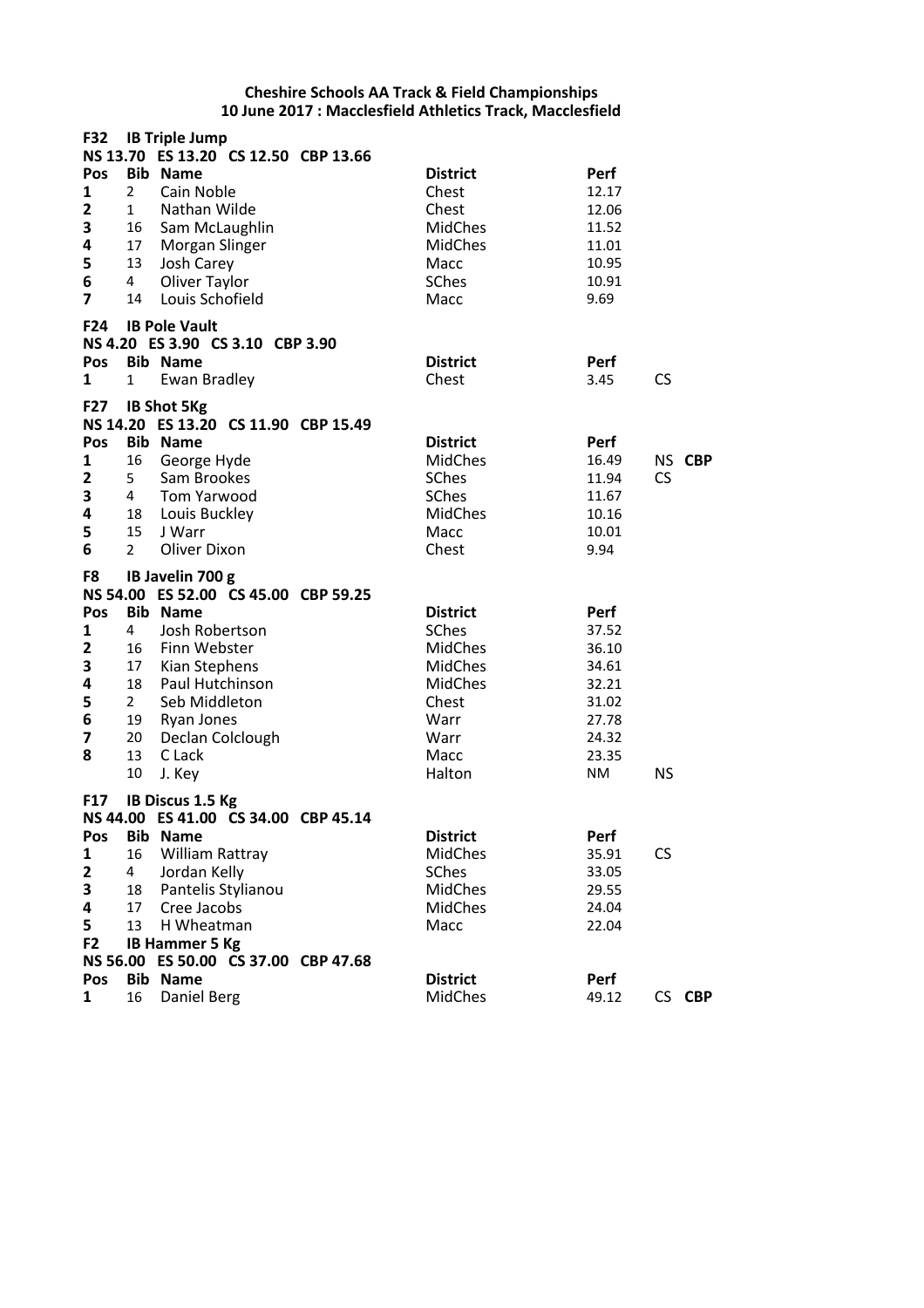|                                   |                   |                                                                                                                                                          | <b>Cheshire Schools AA Track &amp; Field Championships</b><br>10 June 2017 : Macclesfield Athletics Track, Macclesfield |                                              |           |
|-----------------------------------|-------------------|----------------------------------------------------------------------------------------------------------------------------------------------------------|-------------------------------------------------------------------------------------------------------------------------|----------------------------------------------|-----------|
| 1<br>$\mathbf{2}$                 | 4<br>$\mathbf{1}$ | T60 SB 100 metres Final<br>NS 10.9 ES 11.1 CS 11.5 CBP 10.7<br>Pos Bib Name<br>Jack Jones<br>Oliver James                                                | <b>District</b><br><b>SChes</b><br>Chest                                                                                | $Wind =$<br>Perf<br>12.4<br>13.9             |           |
| Pos<br>1                          | 19                | T30 SB 200 metres Final<br>NS 21.9 ES 22.2 CS 23.3 CBP 21.9<br><b>Bib Name</b><br>Cameron Meakin                                                         | <b>District</b><br>Warr                                                                                                 | $Wind =$<br>Perf<br>22.7                     | <b>CS</b> |
| 1                                 | $\mathbf{1}$      | T40 SB 400 metres Final<br>NS 48.8 ES 49.5 CS 52.5 CBP 48.0<br>Pos Bib Name<br>Alex Kearns                                                               | <b>District</b><br>Chest                                                                                                | Perf<br>55.4                                 |           |
| Pos<br>1                          | 16                | T50 SB 800 metres Final<br>NS 1:52.0 ES 1:54.0 CS 2:02.0 CBP 1:53.8<br><b>Bib Name</b><br><b>Harry Dexter</b>                                            | <b>District</b><br>MidChes                                                                                              | Perf<br>2:01.8                               | CS.       |
| 1<br>$\overline{2}$               | 4<br>20           | T44 SB 1500 metres<br>NS 3:55.0 ES 3:58.0 CS 4:15.0 CBP 3:54.4<br>Pos Bib Name<br>Arun Dight<br>Sam Rostron                                              | <b>District</b><br><b>SChes</b><br>Warr                                                                                 | Perf<br>4:12.1<br>4:34.9                     | CS.       |
| T7<br>1<br>$\mathbf{2}$<br>3<br>4 | $2^{\circ}$<br>20 | SB 3000 metres<br>NS 8:33.0 ES 8:36.0 CS 9:20.0 CBP 8:41.4<br>Pos Bib Name<br><b>Ethan Greenland</b><br>19 Luke Gamble<br>13 Ben Skertchly<br>Daniel Fox | <b>District</b><br>Chest<br>Warr<br>Macc<br>Warr                                                                        | Perf<br>9:14.8<br>9:22.8<br>9:40.8<br>9:42.5 | CS.       |
| T20<br>Pos<br>1                   | 14                | SB 2000m S/C<br>NS 6:04.0 ES 6:10.0 CS 6:30.0 CBP 6:00.8<br><b>Bib Name</b><br><b>Robert Finnis</b>                                                      | <b>District</b><br>Macc                                                                                                 | Perf<br>7:37.4                               |           |
| Pos<br>1                          | 19                | T15 SB 110 metres Hurdles (99.1cm) Final<br>NS 14.6 ES 15.2 CS 16.2 CBP 14.7<br><b>Bib Name</b><br><b>Cameron Meakin</b>                                 | <b>District</b><br>Warr                                                                                                 | $Wind =$<br>Perf<br>14.9                     | ES.       |
| T1<br>Pos<br>1                    | 13                | SB 400 metres Hurdles (91.4cm) Final<br>NS 55.0 ES 56.5 CS 59.5 CBP 54.3<br><b>Bib Name</b><br>Robert Finnis                                             | <b>District</b><br>Macc                                                                                                 | Perf<br>62.3                                 |           |
| Pos<br>$\mathbf{1}$               | 4                 | F13 SB High Jump<br>NS 2.00 ES 1.94 CS 1.83 CBP 2.03<br><b>Bib Name</b><br>Frank Roe                                                                     | <b>District</b><br><b>SChes</b>                                                                                         | Perf<br>1.35                                 |           |
| F9 a<br>Pos<br>1                  | $\mathbf{1}$      | SB Javelin 800 g<br>NS 56.00 ES 53.00 CS 46.00 CBP 57.08<br><b>Bib Name</b><br>Max Holland                                                               | <b>District</b><br>Chest                                                                                                | Perf<br>49.52                                | CS.       |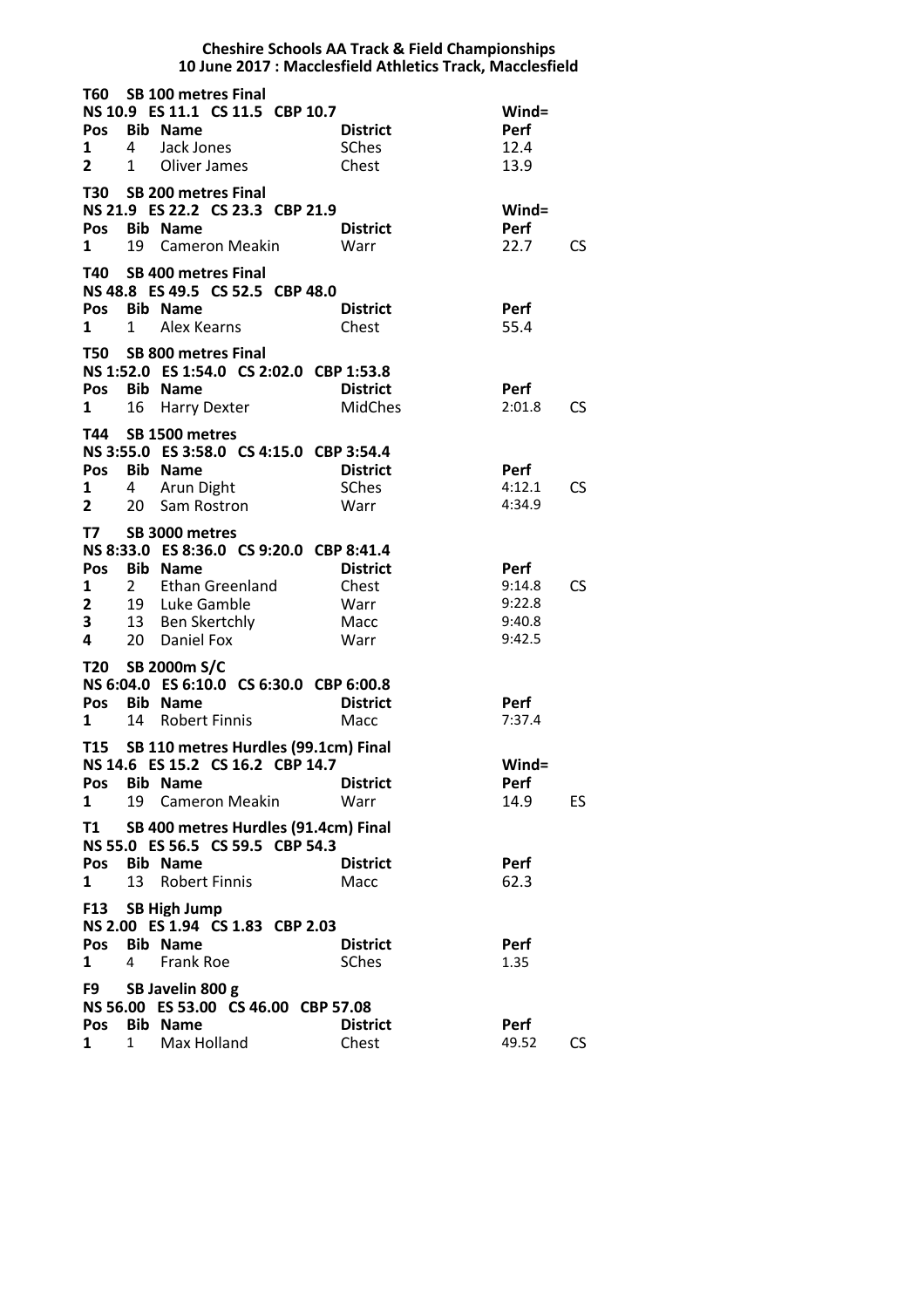| T35                          |                | JG 100 metres Heats<br>NS 12.5 ES 12.8 CS 13.3 CBP 12.4 | Heat 1                    | Wind=        |           |   |
|------------------------------|----------------|---------------------------------------------------------|---------------------------|--------------|-----------|---|
| Pos                          |                | <b>Bib Name</b>                                         | <b>District</b>           | Perf         |           |   |
| $\mathbf{1}$                 | 13             | C Rodriquez-Martinez                                    | Macc                      | 13.6         |           | Q |
| $\mathbf{2}$                 | 1              | Olivia Barnes                                           | Chest                     | 13.9         |           | Q |
| 3                            | 6              | Georgia Brookfield                                      | SChes                     | 14.3         |           | q |
| 4                            | A              | Laura Townley                                           | SChes                     | 14.5         |           |   |
| 5                            | 16             | Izzy Walker                                             | <b>MidChes</b>            | 14.8         |           |   |
| 6                            | 12             | J. Culverhouse                                          | Halton                    | 14.8         |           |   |
| <b>T35</b>                   |                | JG 100 metres Heats                                     | Heat 2                    |              |           |   |
|                              |                | NS 12.5 ES 12.8 CS 13.3 CBP 12.4                        |                           | $Wind =$     |           |   |
| Pos                          |                | <b>Bib Name</b>                                         | <b>District</b>           | Perf         |           |   |
| 1                            | 4              | Jessica Nelson                                          | SChes                     | 12.7         | ES        | Q |
| $\mathbf{2}$                 | 5              | Ellie Clough                                            | SChes                     | 13.3         | CS        | Q |
| 3                            | $2^{\circ}$    | Emily Whelan                                            | Chest                     | 13.7         |           | q |
| 4                            | 19             | <b>Charlotte Stokes</b>                                 | Warr                      | 13.9         |           | q |
| 5                            | 15             | <b>B Powell</b>                                         | Macc                      | 14.2         |           | q |
| <b>T55</b>                   |                | JG 100 metres Final                                     |                           |              |           |   |
|                              |                | NS 12.5 ES 12.8 CS 13.3 CBP 12.4                        |                           | Wind=        |           |   |
| Pos                          |                | <b>Bib Name</b>                                         | <b>District</b>           | Perf         |           |   |
| 1                            | 4              | Jessica Nelson                                          | <b>SChes</b>              | 12.7         | ES        |   |
| $\mathbf{2}$                 | 5              | Ellie Clough                                            | SChes                     | 12.8         | ES        |   |
| 3                            | 13             | C Rodriquez-Martinez                                    | Macc                      | 13.6         |           |   |
| 4                            | $\overline{2}$ | Emily Whelan                                            | Chest                     | 13.7         |           |   |
| 5                            | $\mathbf{1}$   | Olivia Barnes                                           | Chest                     | 13.9         |           |   |
| 6                            | 19             | <b>Charlotte Stokes</b>                                 | Warr                      | 14.1         |           |   |
| $\overline{7}$               | 6              | Georgia Brookfield                                      | SChes                     | 14.3         |           |   |
|                              |                |                                                         |                           |              |           |   |
| <b>T31</b>                   |                | JG 200 metres Heats                                     | Heat 1                    |              |           |   |
|                              |                | NS 25.5 ES 26.3 CS 27.6 CBP 25.5                        |                           | $Wind =$     |           |   |
| Pos                          |                | <b>Bib Name</b>                                         | <b>District</b>           | Perf         |           |   |
| 1                            | 13             | C Edler                                                 | Macc                      | 27.5         | <b>CS</b> | Q |
| $\mathbf{2}$                 | $\mathbf{1}$   | Ella Dimbylow                                           | Chest                     | 28.6         |           | Q |
| 3                            | 16             | Berri Williamson                                        | <b>MidChes</b>            | 29.8         |           | q |
| $\overline{\mathbf{4}}$      | 18             | Ellie Locke                                             | <b>MidChes</b>            | 31.0         |           | q |
| 5                            | 10             | P. Kinsella                                             | Halton                    | 31.5         |           |   |
| T31                          |                | JG 200 metres Heats                                     | Heat 2                    |              |           |   |
|                              |                | NS 25.5 ES 26.3 CS 27.6 CBP 25.5                        |                           | $Wind =$     |           |   |
| Pos                          |                | <b>Bib Name</b>                                         | <b>District</b>           | Perf         |           |   |
| $\mathbf{1}$                 | $\overline{7}$ | Olivia Fowler                                           | ElPort                    | 27.0         | CS        | Q |
| $\mathbf{2}$                 | 6              | Roberta Dow                                             | <b>SChes</b>              | 29.9         |           | Q |
| 3                            | 5              | Lois Gillespie                                          | <b>SChes</b>              | 30.1         |           | q |
| 4                            | 17             | Kasey Jaffrey                                           | <b>MidChes</b>            | 30.7         |           | q |
| 5                            | 19             | Fay Humphreys                                           | Warr                      | 31.3         |           |   |
| <b>T51</b>                   |                | JG 200 metres Final                                     |                           |              |           |   |
|                              |                | NS 25.5 ES 26.3 CS 27.6 CBP 25.5                        |                           | $Wind =$     |           |   |
| Pos                          |                | <b>Bib Name</b>                                         | <b>District</b>           | Perf         |           |   |
| 1                            | $\overline{7}$ | Olivia Fowler                                           | ElPort                    | 27.1         | <b>CS</b> |   |
| $\mathbf{2}$                 | 13             | C Edler                                                 | Macc                      | 27.4         | CS        |   |
| 3                            | $\mathbf{1}$   | Ella Dimbylow                                           | Chest                     | 28.2         |           |   |
| 4                            | 6              | Roberta Dow                                             | <b>SChes</b>              | 29.4         |           |   |
| 5                            | 16             | Berri Williamson                                        | <b>MidChes</b>            | 29.6         |           |   |
| 6                            | 5              | Lois Gillespie                                          | <b>SChes</b>              | 29.9         |           |   |
| $\overline{\mathbf{z}}$<br>8 | 17<br>18       | Kasey Jaffrey<br>Ellie Locke                            | <b>MidChes</b><br>MidChes | 30.6<br>30.9 |           |   |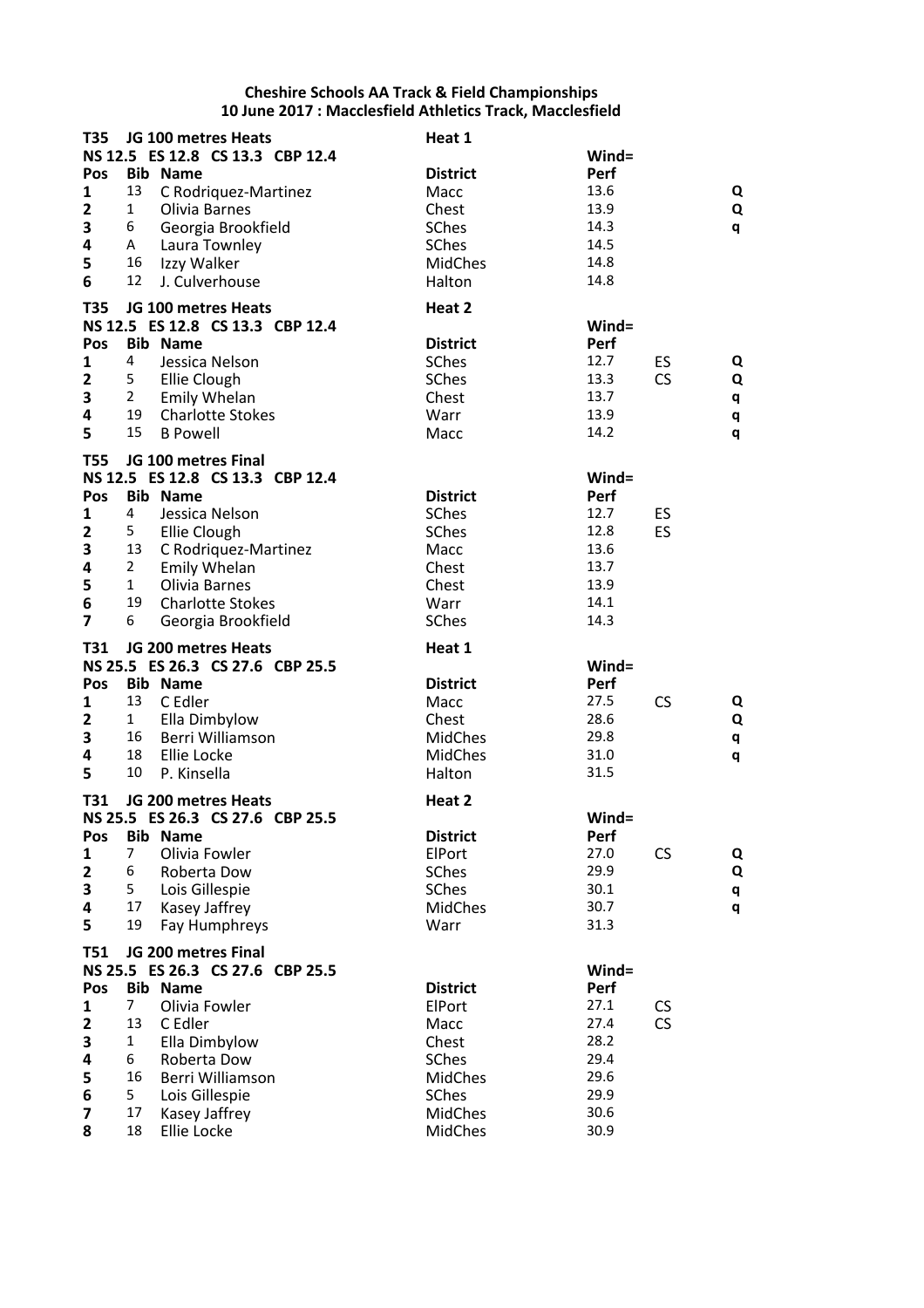| T45                     |                | JG 800 metres Final                      |                                       |           |                 |
|-------------------------|----------------|------------------------------------------|---------------------------------------|-----------|-----------------|
|                         |                | NS 2:15.0 ES 2:19.0 CS 2:29.0 CBP 2:16.4 |                                       |           |                 |
| Pos                     |                | <b>Bib Name</b>                          | <b>District</b>                       | Perf      |                 |
| 1                       | 4              | <b>Ruby Spencer</b>                      | <b>SChes</b>                          | 2:23.6    | <b>CS</b>       |
| $\overline{2}$          | 21             | <b>Ashley Nemits</b>                     | Warr                                  | 2:25.6    | CS              |
| 3                       | 16             | <b>Beth Latham</b>                       | MidChes                               | 2:31.4    |                 |
| 4                       | 17             | Faye Conboy                              | <b>MidChes</b>                        | 2:35.3    |                 |
| 5                       | 20             | Rebecca Hardwick                         | Warr                                  | 2:37.0    |                 |
| 6                       | 19             | <b>Emily Jackson</b>                     | Warr                                  | 2:37.6    |                 |
| 7                       | 13             | M Parkinson                              | Macc                                  | 2:37.7    |                 |
| 8                       | 14             | T Rankin                                 | Macc                                  | 2:41.9    |                 |
| 9                       | 15             |                                          | Macc                                  |           |                 |
|                         | 18             | A Conline<br>Olivia Herron               |                                       | 2:43.9    |                 |
| 10                      |                |                                          | <b>MidChes</b>                        | 2:48.6    |                 |
| 11                      | 10             | E. Richards                              | Halton                                | 3:13.1    |                 |
| 12                      | $\mathbf{1}$   | <b>Emily Misantoni</b>                   | Chest                                 | <b>DQ</b> |                 |
| <b>T14</b>              |                | JG 1500 metres                           |                                       |           |                 |
|                         |                | NS 4:40.0 ES 4:50.0 CS 5:10.0 CBP 4:43.9 |                                       |           |                 |
| Pos                     |                | <b>Bib Name</b>                          | <b>District</b>                       | Perf      |                 |
| 1                       | 13             | S Heslop                                 | Macc                                  | 4:49.5    | ES              |
| $\overline{2}$          | В              | L Crawford                               | Macc                                  | 4:55.0    | <b>CS</b>       |
| 3                       | $\mathbf{1}$   | Imogen Owen                              | Chest                                 | 5:20.7    |                 |
| 4                       | 19             | Rebecca Nixon                            | Warr                                  | 5:23.0    |                 |
| 5                       | 20             | Anouska Brooks                           | Warr                                  | 5:28.7    |                 |
|                         | 4              | <b>Rebecca Griffiths</b>                 |                                       | 5:41.2    |                 |
| 6                       |                |                                          | SChes                                 |           |                 |
| 7                       | 5              | Mia Donathy                              | <b>SChes</b>                          | 5:42.4    |                 |
| 8                       | 3              | Lucy Thomson                             | Chest                                 | 5:42.6    |                 |
| 9                       | 6              | <b>Emelia Noakes</b>                     | SChes                                 | 5:44.3    |                 |
| 10                      | 16             | Lucy Cheyne                              | <b>MidChes</b>                        | 5:44.9    |                 |
| 11                      | 15             | S Moores                                 | Macc                                  | 5:54.1    |                 |
| 12                      | 17             | <b>Holly Dooley</b>                      | <b>MidChes</b>                        | 5:57.4    |                 |
| T24                     |                | JG 75 metres Hurdles (76.2cm) Final      |                                       |           |                 |
|                         |                | NS 11.4 ES 11.7 CS 12.8 CBP 11.4         |                                       | Wind=     |                 |
| Pos                     |                | <b>Bib Name</b>                          | <b>District</b>                       | Perf      |                 |
| 1                       | 1              | Abi Pawlett                              | Chest                                 | 11.4      | $NS = CBP$      |
| $\mathbf{2}$            | 4              | Rosie Meakin                             | <b>SChes</b>                          | 12.2      | CS              |
| 3                       | 13             | S Whittaker                              | Macc                                  | 12.4      | CS              |
| 4                       | 16             |                                          | <b>MidChes</b>                        | 12.4      |                 |
| 5                       | 6              | Shayon Fryer-Francis                     |                                       | 12.4      | CS<br><b>CS</b> |
|                         |                | Jaylee Howards                           | SChes                                 |           |                 |
| 6                       | 17             | Lottie Woodmansey                        | MidChes                               | 12.8      | CS              |
| $\overline{\mathbf{z}}$ | 18             | Tilly Appleby-Smith                      | <b>MidChes</b>                        | 15.2      |                 |
| F6                      |                | JG Long Jump                             | NO QUALIFIED OFFICIALS FOR THIS EVENT |           |                 |
|                         |                | NS 5.20 ES 5.05 CS 4.65 CBP 5.81         |                                       |           |                 |
| Pos                     |                | <b>Bib Name</b>                          | <b>District</b>                       | Perf      |                 |
| 1                       | 16             | Simar Hare                               | <b>MidChes</b>                        | 4.95      | <b>CS</b>       |
| $\overline{2}$          | 1              | Anna Crayston                            | Chest                                 | 4.85      | CS              |
| 3                       | 17             | Mia Brown                                | <b>MidChes</b>                        | 4.30      |                 |
| 4                       | $\overline{2}$ | Isabel White                             | Chest                                 | 4.05      |                 |
| 5                       | 13             | E Morris                                 | Macc                                  | 3.62      |                 |
| 6                       | 19             | <b>Lily Parsons</b>                      | Warr                                  | 3.37      |                 |
|                         |                |                                          |                                       |           |                 |
| <b>F28</b>              |                | JG High Jump                             |                                       |           |                 |
|                         |                | NS 1.63 ES 1.57 CS 1.45 CBP 1.68         |                                       |           |                 |
| Pos                     |                | <b>Bib Name</b>                          | <b>District</b>                       | Perf      |                 |
| 1                       | 13             | Lucy Robinson                            | Macc                                  | 1.50      | <b>CS</b>       |
| $2=$                    | 14             | Poppy Dutton                             | Macc                                  | 1.35      |                 |
| $2=$                    | $\mathbf{2}$   | <b>Annabelle Temple</b>                  | Chest                                 | 1.35      |                 |
| 4                       | 17             | Rebecca Pirazzo                          | <b>MidChes</b>                        | 1.30      |                 |
|                         | 16             | Megan Jelfs                              | MidChes                               | 1.25      |                 |
| 5                       |                |                                          |                                       |           |                 |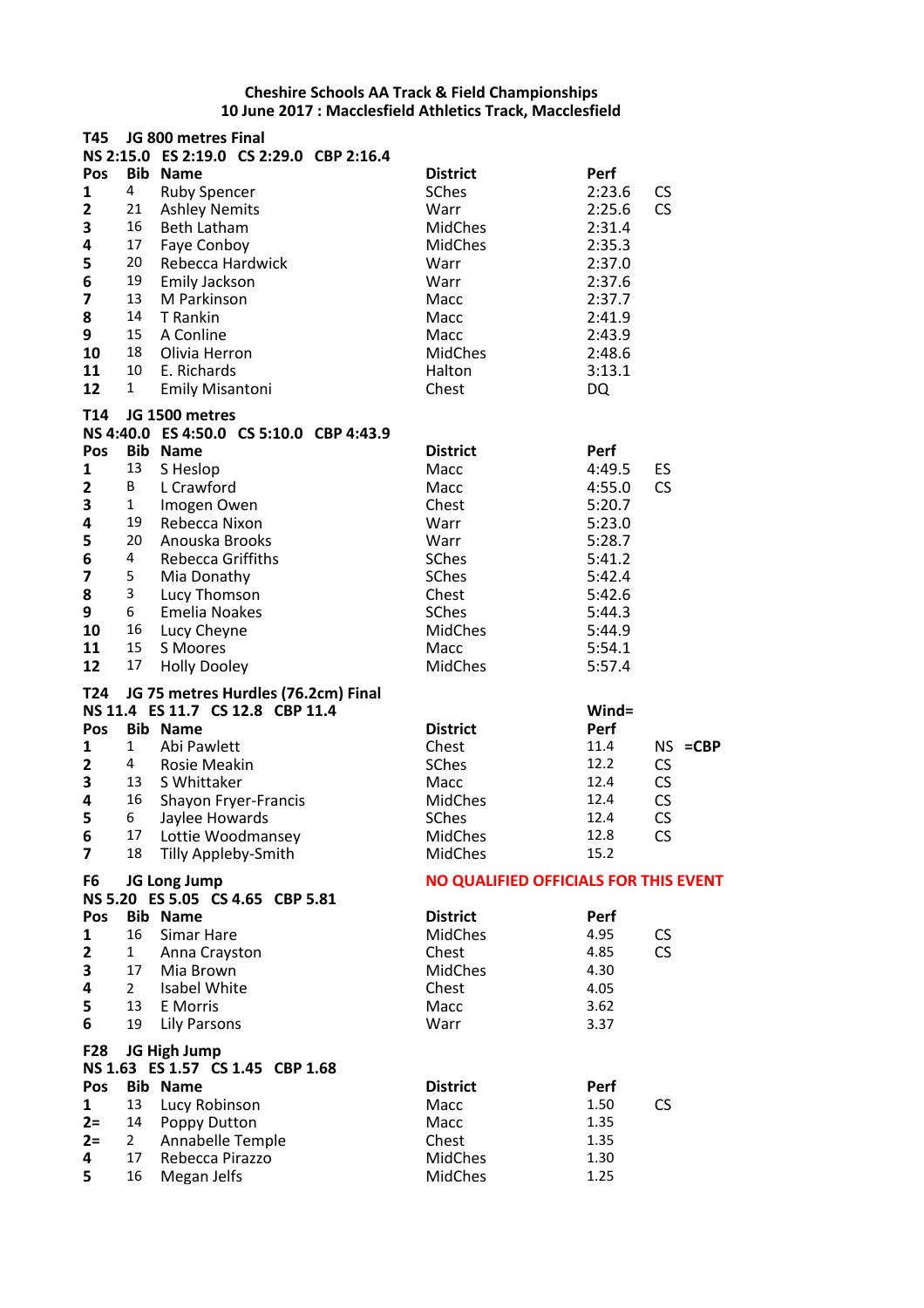| <b>F22</b><br><b>JG Pole Vault</b><br>NS 3.05 ES 2.75 CS 2.50 CBP 2.10 |                |                                                         |  |                                              |                            |  |  |  |
|------------------------------------------------------------------------|----------------|---------------------------------------------------------|--|----------------------------------------------|----------------------------|--|--|--|
| Pos                                                                    |                | <b>Bib Name</b>                                         |  | <b>District</b>                              | <b>Perf</b>                |  |  |  |
| 1                                                                      | $\overline{7}$ | Lauren Jones                                            |  | ElPort                                       | 1.90                       |  |  |  |
| F11                                                                    |                | JG Shot 3Kg<br>NS 11.20 ES 10.60 CS 9.25 CBP 8.64       |  | <b>NO QUALIFIED OFFICIALS FOR THIS EVENT</b> |                            |  |  |  |
| Pos                                                                    |                | <b>Bib Name</b>                                         |  | <b>District</b>                              | <b>Perf</b>                |  |  |  |
| $\mathbf{1}$                                                           | 13             | A Battle                                                |  | Macc                                         | 9.02                       |  |  |  |
| $\mathbf{2}$                                                           | 16             | Rebecca Johnson                                         |  | <b>MidChes</b>                               | 8.23                       |  |  |  |
| 3                                                                      | 14             | A Cross                                                 |  | Macc                                         | 8.22                       |  |  |  |
| 4                                                                      | 17             | Saffi Mitchell                                          |  | <b>MidChes</b>                               | 7.69                       |  |  |  |
| 5                                                                      | 18             | Anna Howman                                             |  | MidChes                                      | 7.21                       |  |  |  |
| 6                                                                      | 4              | Zara Eardley                                            |  | SChes                                        | 7.07                       |  |  |  |
| 7                                                                      | 5              | Alex Ciesielska                                         |  | SChes                                        | 6.81                       |  |  |  |
| 8                                                                      | $\overline{2}$ | Rachel Johnson                                          |  | Chest                                        | 6.64                       |  |  |  |
|                                                                        |                |                                                         |  |                                              |                            |  |  |  |
| F <sub>16</sub>                                                        |                | JG Javelin 500g                                         |  |                                              |                            |  |  |  |
|                                                                        |                | NS 36.00 ES 34.00 CS 27.50 CBP 43.07                    |  |                                              |                            |  |  |  |
| Pos<br>$\mathbf{1}$                                                    |                | <b>Bib Name</b>                                         |  | <b>District</b><br><b>MidChes</b>            | <b>Perf</b><br>30.75<br>CS |  |  |  |
| $\overline{2}$                                                         | 16<br>17       | Meg Evans<br>Megan Henshall                             |  | <b>MidChes</b>                               | 22.91                      |  |  |  |
| 3                                                                      | 19             | Ella Oldland                                            |  | Warr                                         | 19.06                      |  |  |  |
| 4                                                                      | 18             | Annika Archer                                           |  | <b>MidChes</b>                               | 18.31                      |  |  |  |
| 5                                                                      | $\overline{7}$ | Jessica Ellis                                           |  | ElPort                                       | 17.53                      |  |  |  |
| 6                                                                      | 13             | T Cross                                                 |  | Macc                                         | 17.40                      |  |  |  |
| $\overline{\mathbf{z}}$                                                | 4              | Charlotte Wint                                          |  | <b>SChes</b>                                 | 16.73                      |  |  |  |
| 8                                                                      | $\overline{2}$ | Anna Mackay                                             |  | Chest                                        | 16.16                      |  |  |  |
| 9                                                                      | 14             | L Carey                                                 |  | Macc                                         | 14.16                      |  |  |  |
|                                                                        |                |                                                         |  |                                              |                            |  |  |  |
| F34                                                                    |                | JG Discus 1 Kg                                          |  |                                              |                            |  |  |  |
| Pos                                                                    |                | NS 30.00 ES 27.00 CS 23.00 CBP 33.96<br><b>Bib Name</b> |  | <b>District</b>                              |                            |  |  |  |
| $\mathbf{1}$                                                           | 16             | Abbey Brown                                             |  | <b>MidChes</b>                               | <b>Perf</b><br>19.66       |  |  |  |
| $\mathbf{2}$                                                           | 3              | <b>Lily Seager</b>                                      |  | Chest                                        | 18.07                      |  |  |  |
| 3                                                                      | 4              | Penny Russett                                           |  | <b>SChes</b>                                 | 17.08                      |  |  |  |
| 4                                                                      | 13             | Ella Thompson                                           |  | Macc                                         | 15.75                      |  |  |  |
| 5                                                                      | $\overline{2}$ | Lily Gorman                                             |  | Chest                                        | 14.84                      |  |  |  |
|                                                                        |                |                                                         |  |                                              |                            |  |  |  |
| F3                                                                     |                | JG Hammer 3Kg                                           |  |                                              |                            |  |  |  |
|                                                                        |                | NS 44.00 ES 36.00 CS 30.00 CBP 41.16                    |  |                                              |                            |  |  |  |
| Pos                                                                    |                | <b>Bib Name</b>                                         |  | <b>District</b>                              | <b>Perf</b>                |  |  |  |
| 1                                                                      | 16             | <b>Evie Tipping</b>                                     |  | <b>MidChes</b>                               | 44.29<br>NS CBP            |  |  |  |
| 2                                                                      | 20             | Natalie Chamun                                          |  | Warr                                         | 15.62                      |  |  |  |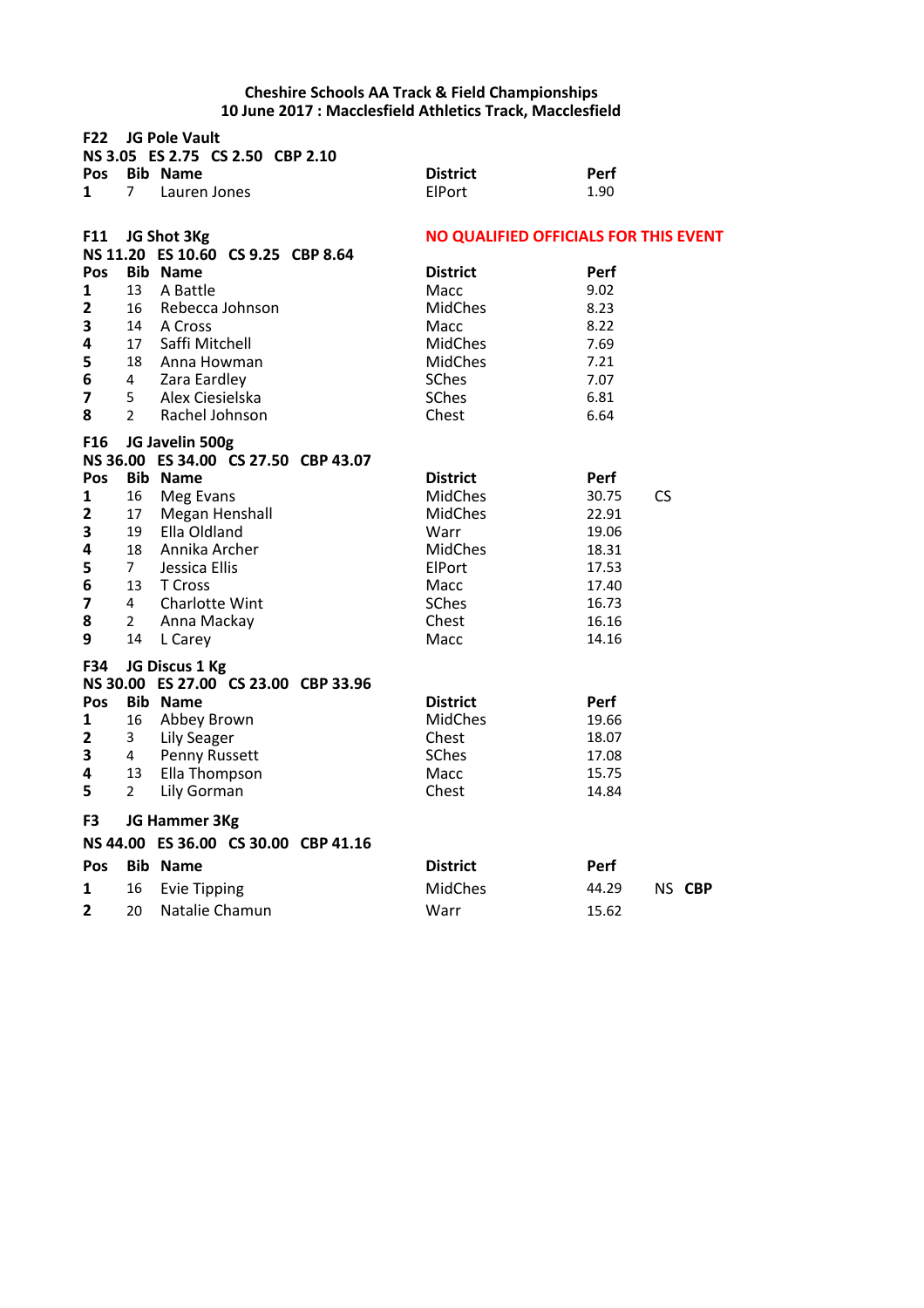| T37                     |                | IG 100 metres Heats              | Heat 1          |       |                |
|-------------------------|----------------|----------------------------------|-----------------|-------|----------------|
|                         |                | NS 12.3 ES 12.6 CS 13.0 CBP 12.2 |                 | Wind= |                |
| Pos                     |                | <b>Bib Name</b>                  | <b>District</b> | Perf  |                |
| $\mathbf{1}$            | 19             | <b>Emma Davies</b>               | Warr            | 13.4  | Q              |
| $\overline{2}$          | B              | M Ashurst                        | Macc            | 13.8  | Q              |
| 3                       | 17             | Ellie Smallwood                  | <b>MidChes</b>  | 14.4  | q              |
| 4                       | 18             | Molly White                      | <b>MidChes</b>  | 14.7  |                |
| 5                       | 4              | Elizabeth Sadler                 | <b>SChes</b>    | 15.1  |                |
|                         |                |                                  |                 |       |                |
| T37                     |                | <b>IG 100 metres Heats</b>       | Heat 2          |       |                |
|                         |                | NS 12.3 ES 12.6 CS 13.0 CBP 12.2 |                 | Wind= |                |
| Pos                     |                | <b>Bib Name</b>                  | <b>District</b> | Perf  |                |
| $\mathbf{1}$            | 16             | Mia Lowndes                      | <b>MidChes</b>  | 12.9  | <b>CS</b><br>Q |
| $\overline{2}$          | 3              | Hannah Whelan                    | Chest           | 13.0  | <b>CS</b><br>Q |
| 3                       | 20             | Eleanor Hough                    | Warr            | 13.2  | q              |
| 4                       | $\overline{2}$ | Harriet Alexander                | Chest           | 13.6  | q              |
| 5                       | $\mathbf{1}$   | Laura Mount                      | Chest           | 13.9  | q              |
| <b>T57</b>              |                | <b>IG 100 metres Final</b>       |                 |       |                |
|                         |                | NS 12.3 ES 12.6 CS 13.0 CBP 12.2 |                 | Wind= |                |
| Pos                     |                | <b>Bib Name</b>                  | <b>District</b> | Perf  |                |
| 1                       | 16             | Mia Lowndes                      | <b>MidChes</b>  | 12.7  | <b>CS</b>      |
| $\mathbf{2}$            | 3              | Hannah Whelan                    | Chest           | 12.8  | <b>CS</b>      |
| 3                       | 19             | <b>Emma Davies</b>               | Warr            | 13.2  |                |
| 4                       | 20             | Eleanor Hough                    | Warr            | 13.3  |                |
| 5                       | $\overline{2}$ | Harriet Alexander                | Chest           | 13.5  |                |
| 6                       | B              | M Ashurst                        | Macc            | 13.7  |                |
| $\overline{\mathbf{z}}$ | $\mathbf{1}$   | Laura Mount                      | Chest           | 13.9  |                |
| 8                       | 17             | Ellie Smallwood                  | <b>MidChes</b>  | 14.4  |                |
|                         |                |                                  |                 |       |                |
| <b>T53</b>              |                | IG 200 metres Final              |                 |       |                |
|                         |                | NS 25.2 ES 26.0 CS 27.0 CBP 25.0 |                 | Wind= |                |
| Pos                     |                | <b>Bib Name</b>                  | <b>District</b> | Perf  |                |
| 1                       | 4              | Rua Shonibare                    | SChes           | 25.9  | ES             |
| $\overline{\mathbf{2}}$ | 13             | J Elliott                        | Macc            | 27.6  |                |
| 3                       | 16             | Elissa Jennings                  | <b>MidChes</b>  | 28.1  |                |
| 4                       | $\mathbf{1}$   | <b>Chloe Mount</b>               | Chest           | 28.5  |                |
| 5                       | 11             | R. Hardman                       | Halton          | 29.7  |                |
| 6                       | 15             | A Buckley                        | Macc            | 29.9  |                |
| $\overline{\mathbf{z}}$ | 17             | Alex Cooke                       | <b>MidChes</b>  | 31.7  |                |
| 8                       |                | 18 Ottilie Chambers              | MidChes         | 31.7  |                |
| <b>T28</b>              |                | IG 300 metres Final              |                 |       |                |
|                         |                | NS 40.3 ES 41.2 CS 44.8 CBP 39.9 |                 |       |                |
| Pos                     |                | <b>Bib Name</b>                  | <b>District</b> | Perf  |                |
| $\mathbf{1}$            | 13             | <b>Chloe Newbigging</b>          | Macc            | 40.9  | ES             |
| $\mathbf{2}$            | 19             | Chloe Mason                      | Warr            | 44.6  | CS             |
| 3                       | 4              | Sam Kyriacou                     | SChes           | 45.1  |                |
| 4                       | 5              | Matilda Hargreaves               | SChes           | 45.2  |                |
| 5                       | 14             | E McQuillan                      | Macc            | 45.7  |                |
| 6                       | 16             | Neve Mylan                       | <b>MidChes</b>  | 51.7  |                |
| 7                       | 17             | Katie Garton                     | <b>MidChes</b>  | 52.8  |                |
| 8                       | 18             | Issy Webster                     | <b>MidChes</b>  | 52.8  |                |
|                         |                |                                  |                 |       |                |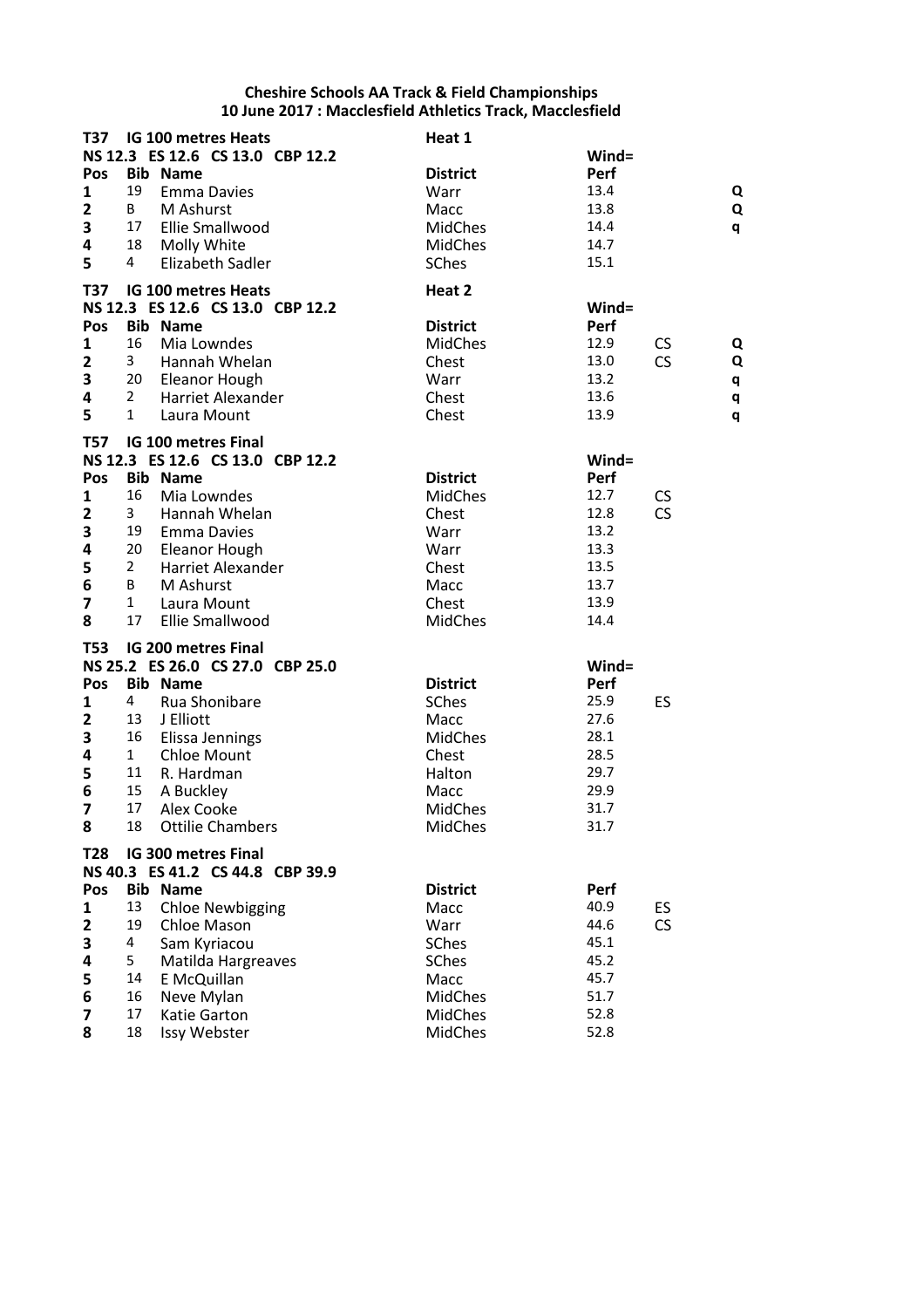| T47                     |                | IG 800 metres Final<br>NS 2:13.0 ES 2:16.0 CS 2:25.0 CBP 2:13.7 |                         |              |    |
|-------------------------|----------------|-----------------------------------------------------------------|-------------------------|--------------|----|
| Pos                     | Bib            | <b>Name</b>                                                     | <b>District</b>         | Perf         |    |
| 1                       | 13             | S Moss                                                          | Macc                    | 2:18.4       | CS |
| $\overline{\mathbf{2}}$ | B              | <b>Emily Lowery</b>                                             | Macc                    | 2:21.2       | CS |
|                         | 14             | L Robinson                                                      |                         |              |    |
| 3                       |                |                                                                 | Macc                    | 2:27.7       |    |
| 4                       | 19             | Olivia Baker                                                    | Warr                    | 2:28.0       |    |
| 5                       | 21             | Jess Sholl                                                      | Warr                    | 2:41.7       |    |
| 6                       | 16             | Cerys Piliner                                                   | <b>MidChes</b>          | 2:46.7       |    |
| 7                       | $\mathbf{3}$   | Nicole Edge                                                     | Chest                   | 2:53.4       |    |
| 8                       | 15             | I Curtis                                                        | Macc                    | 2:55.2       |    |
| 9                       | 5              | Chloe Leather                                                   | SChes                   | 2:56.1       |    |
| 10                      | $\mathbf{1}$   | Lily Moorehouse                                                 | Chest                   | 2:56.2       |    |
| 11                      | A              | <b>Issy Davies</b>                                              | SChes                   | 3:01.1       |    |
| 12                      | 17             | <b>Isobel Warrener</b>                                          | <b>MidChes</b>          | 3:10.0       |    |
|                         |                |                                                                 |                         |              |    |
| T3                      |                | IG 1500 metres                                                  |                         |              |    |
|                         |                | NS 4:39.0 ES 4:45.0 CS 5:04.0 CBP 4:38.5                        |                         |              |    |
| Pos                     | <b>Bib</b>     | <b>Name</b>                                                     | <b>District</b>         | Perf         |    |
| 1                       | 4              | <b>Holly Smith</b>                                              | <b>SChes</b>            | 4:50.0       | CS |
| $\mathbf{2}$            | 20             | Amy Nuttall                                                     | Warr                    | 5:09.8       |    |
| 3                       | 19             | Lucy Baxter                                                     | Warr                    | 5:28.4       |    |
| 4                       | 15             | L Griffiths                                                     | Macc                    | 5:30.8       |    |
| 5                       | 16             | Alicia Kenwright                                                | MidChes                 | 5:53.6       |    |
| 6                       | 18             | Erin O'Neill                                                    | <b>MidChes</b>          | <b>DNF</b>   |    |
| T8                      |                | IG 3000 metres<br>NS 10:10.0 ES 10:22.0 CS 10:50.0 CBP 10:18.2  |                         |              |    |
| Pos                     |                | <b>Bib Name</b>                                                 | <b>District</b>         | Perf         |    |
|                         |                |                                                                 |                         |              |    |
| 1                       | 4              | Lucy Smith                                                      | SChes                   | 10:37.7      | CS |
| $\overline{2}$          | 5              | Katelyn Mooney                                                  | <b>SChes</b>            | <b>DNF</b>   |    |
| <b>T18</b>              |                | IG 1500m S/C                                                    |                         |              |    |
|                         |                | NS 5:13.0 ES 5:23.0 CS 5:50.0 CBP 0:00.0                        |                         |              |    |
| <b>Pos</b>              | <b>Bib</b>     | <b>Name</b>                                                     | <b>District</b>         | Perf         |    |
| 1                       | $\mathbf{1}$   | <b>Beth McMahon</b>                                             | Chest                   | 6:33.9       |    |
|                         |                |                                                                 |                         |              |    |
|                         |                | T25 IG 80 metres Hurdles (76.2cm) Final                         |                         | $Wind =$     |    |
|                         |                | NS 11.7 ES 12.0 CS 13.0 CBP 11.7                                |                         |              |    |
| <b>Pos</b>              |                | <b>Bib Name</b>                                                 | <b>District</b>         | Perf         |    |
| 1                       | 20             | Becca Hardy                                                     | Warr                    | 12.4         | CS |
| 2                       | 4              | Zoe Leydon                                                      | SChes                   | 12.7         | CS |
| 3                       | 16             | <b>Millie Nugent</b>                                            | MidChes                 | 12.7         | CS |
| T <sub>2</sub>          |                | IG 300 metres Hurdles (76.2cm) Final                            |                         |              |    |
|                         |                | NS 45.0 ES 46.6 CS 50.0 CBP 44.9                                |                         |              |    |
| Pos                     |                | <b>Bib Name</b>                                                 | <b>District</b>         | Perf         |    |
| 1                       | 1              | <b>Maisie Tipping</b>                                           | Chest                   | 47.9         | CS |
| <b>F20</b>              |                | <b>IG Long Jump</b>                                             |                         |              |    |
|                         |                | NS 5.50 ES 5.25 CS 4.80 CBP 5.72                                |                         |              |    |
| Pos                     |                | <b>Bib Name</b>                                                 | <b>District</b>         | Perf         |    |
| 1                       | 15             | <b>Catherine Giller</b>                                         | Macc                    | 4.99         | CS |
|                         | $\overline{4}$ | Marcie Lewis                                                    | SChes                   | 4.92         | CS |
| $\mathbf{2}$            | 19             |                                                                 |                         |              |    |
| 3                       |                | <b>Emilia Pouvall Clarke</b>                                    | Warr                    | 4.79         |    |
| 4<br>5                  | 18<br>5        | Alyssa Jaffrey<br>Kate Farrington                               | <b>MidChes</b><br>SChes | 3.74<br>3.47 |    |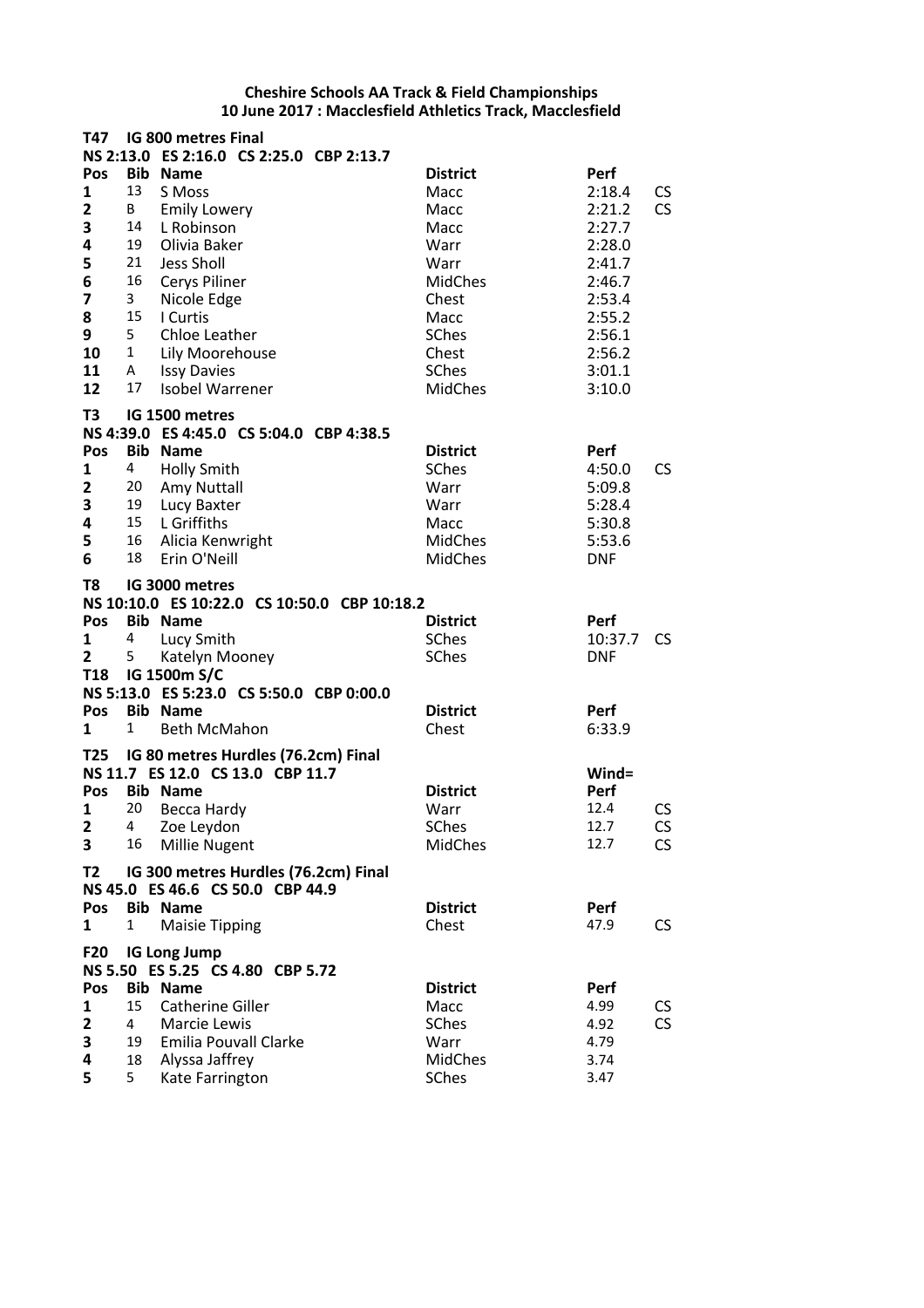| F19                                                                                        |                                                | IG High Jump<br>NS 1.68 ES 1.62 CS 1.52 CBP 1.74                                                                                                                                                                                |                                                                                                        |                                                                |                 |
|--------------------------------------------------------------------------------------------|------------------------------------------------|---------------------------------------------------------------------------------------------------------------------------------------------------------------------------------------------------------------------------------|--------------------------------------------------------------------------------------------------------|----------------------------------------------------------------|-----------------|
| Pos<br>1<br>$\overline{2}$<br>3<br>4<br>5<br>6                                             | 5<br>$\mathbf{1}$<br>4<br>$\overline{2}$<br>14 | <b>Bib Name</b><br>Amelia Atkinson<br>Evie Shorthose<br>Louise Elleray<br>Lauren Dimbylow<br>16 Molly Haines<br>S Grieves                                                                                                       | <b>District</b><br>SChes<br>Chest<br><b>SChes</b><br>Chest<br><b>MidChes</b><br>Macc                   | Perf<br>1.55<br>1.55<br>1.50<br>1.35<br>1.35<br>1.25           | <b>CS</b>       |
| F7<br>Pos<br>1<br>$\mathbf{2}$<br>3<br>4<br>5<br>$\bf 6$<br>$\overline{\mathbf{z}}$<br>F31 | 13<br>14<br>19<br>16<br>4<br>18                | <b>IG Triple Jump</b><br>NS 11.20 ES 10.90 CS 10.00 CBP 11.52<br><b>Bib Name</b><br>K Waterworth<br>E Jarad<br>Mira Proctor<br>Charlotte Wynne<br>Tia Campbell<br>17 Eve Pennington<br>Maddie Totterdell-Lambert<br>IG Shot 3Kg | <b>District</b><br>Macc<br>Macc<br>Warr<br><b>MidChes</b><br>SChes<br><b>MidChes</b><br><b>MidChes</b> | Perf<br>10.95<br>10.49<br>9.18<br>8.64<br>8.55<br>7.89<br>7.84 | ES<br><b>CS</b> |
| Pos<br>$\mathbf{1}$<br>$\mathbf{2}$<br>3<br>4<br>5                                         | 16<br>$2^{\circ}$<br>14<br>15                  | NS 12.80 ES 11.40 CS 10.00 CBP 11.08<br><b>Bib Name</b><br>17 Amy Brough<br><b>Ellie Williams</b><br><b>Ellen Martin</b><br>Grace Jones<br>R Webb                                                                               | <b>District</b><br><b>MidChes</b><br><b>MidChes</b><br>Chest<br>Macc<br>Macc                           | Perf<br>8.36<br>8.25<br>8.20<br>7.33<br>7.19                   |                 |
| <b>F30</b><br>Pos<br>1<br>$\mathbf{2}$<br>3<br>4<br>5                                      | $\mathbf{1}$<br>4<br>15<br>13<br>16            | <b>IG Javelin 500g</b><br>NS 40.00 ES 37.00 CS 33.00 CBP 41.40<br><b>Bib Name</b><br>Emma Howe<br>Bethan Kelly<br>C Carroll<br>R Kivel<br>Niamh Guile                                                                           | <b>District</b><br>Chest<br><b>SChes</b><br>Macc<br>Macc<br><b>MidChes</b>                             | Perf<br>46.34<br>33.20<br>20.44<br>19.79<br>15.69              | NS CBP<br>CS    |
| F10<br>Pos<br>1<br>$\mathbf{2}$<br>3<br>F4<br>Pos                                          | 13<br>16<br>$\mathbf{1}$                       | <b>IG Discus 1 Kg</b><br>NS 36.00 ES 33.00 CS 27.00 CBP 45.10<br><b>Bib Name</b><br>F White<br>Connie Seiler<br>Lexy Haslam<br>IG Hammer 3Kg<br>NS 53.00 ES 47.00 CS 36.00 CBP 36.95<br><b>Bib Name</b>                         | <b>District</b><br>Macc<br><b>MidChes</b><br>Chest<br><b>District</b>                                  | Perf<br>23.34<br>21.49<br>18.64<br>Perf                        |                 |
| 1<br>$\overline{2}$                                                                        | 19<br>20                                       | Megan Kettle<br>Natasa Ryder Newman                                                                                                                                                                                             | Warr<br>Warr                                                                                           | 42.77<br>29.54                                                 | CS CBP          |